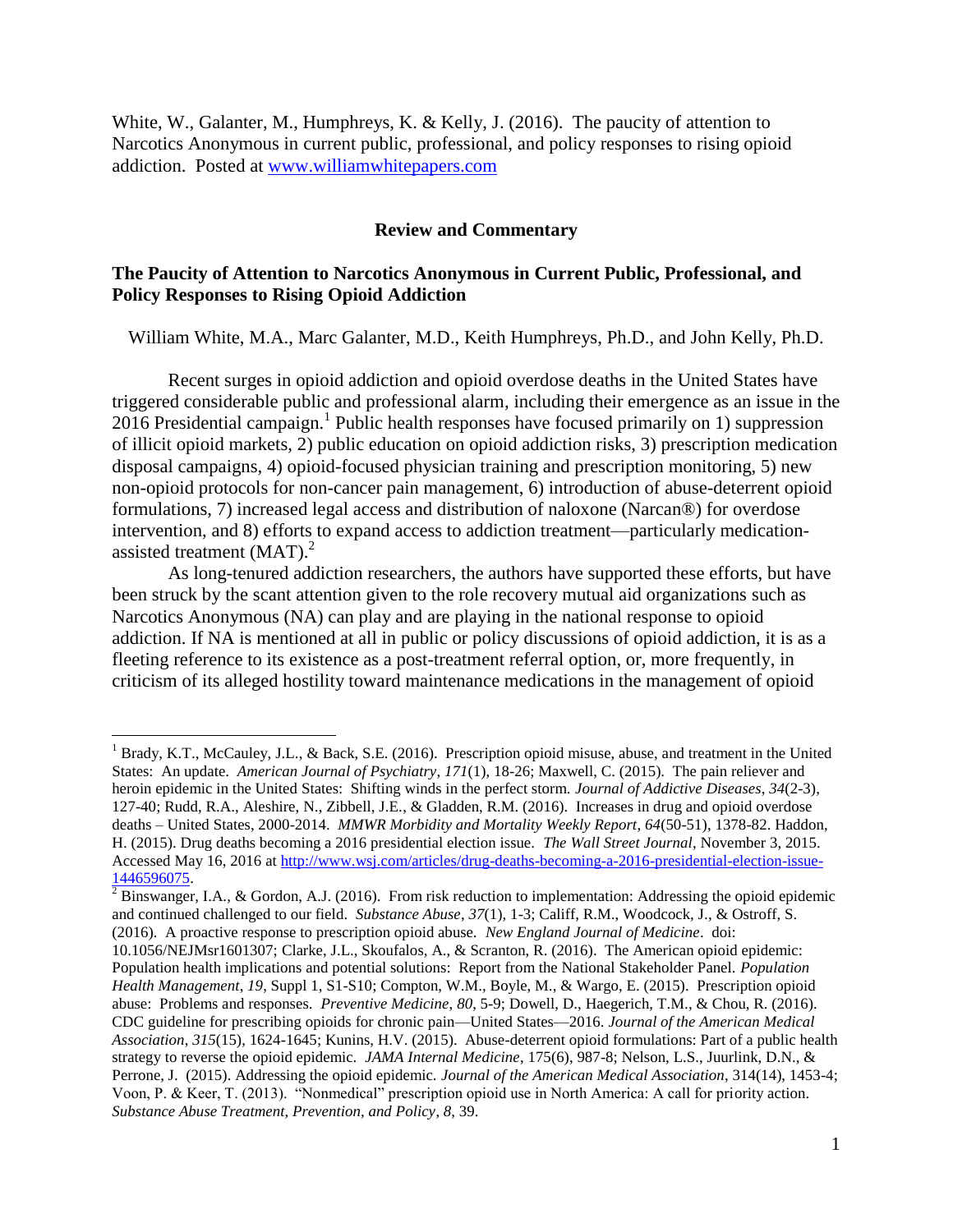addiction.<sup>3</sup> This omission, which extends to professional reports on mitigation strategies for opioid addiction<sup>4</sup>, is puzzling given that NA is the one surviving recovery mutual aid organization whose birth in the early 1950s focused almost exclusively on recovery from heroin and other opioid addiction. 5

Recent one-hour specials on  $ABC^6$  and  $CNN^7$  and a CBS 60 Minutes segment<sup>8</sup> on prescription opioid and heroin addiction as well as numerous shorter reports all failed to even acknowledge the existence of NA or other recovery mutual aid fellowships devoted specifically to supporting recovery from addiction to opioids (e.g., Heroin Anonymous, Methadone Anonymous, Advocates for the Integration of Recovery and Methadone, and Mothers on Methadone). Further, brief mention of "AA and other Twelve-Step programs" when they do occur in media, professional, and policy discussions convey the impression of NA as an Alcoholics Anonymous (AA) clone and fail to convey NA's distinct history, culture, and program of recovery.<sup>9</sup>

The present commentary explores potential misconceptions about NA that may account for this lack of attention to NA as a recovery support resource for opioid addiction. While research on NA remains limited compared to the prodigious volume of studies of AA, the discrepancies between public and professional observations we have heard stated about NA are striking when compared to the findings of NA studies conducted in recent decades. Below we review eleven such discrepancies.

**Misconception 1:** *NA is a treatment for opioid addiction and other substance use disorders.* Understanding NA first requires understanding the difference between "treatment" and what have been generically christened recovery self-help groups, or more accurately, mutual help or mutual aid societies.<sup>10</sup>

Treatment takes place within the context of a business environment and a fiduciary relationship that is externally regulated and monitored through the mechanisms of professional accreditation and state licensing standards. Treatment is theory-driven; delivered by licensed or certified professionals; and involves a formal diagnosis, a treatment plan, and service documentation within a formal medical record. It involves payment (often substantial), is governed by professional standards of ethics, is focused primarily on recovery initiation and

<sup>3</sup> Manchikanti, L., Helm, S., Fellows, B., Janata, J.W., Pampati, V., Grider, J.S., & Boswell, M.V. (2012). Opioid epidemic in the United States. *Pain Physician*, *15*:ES9-ES38; Olsen, Y. & Sharfstein, J.M. (2014). Confronting the stigma of opioid use disorder—and its treatment. *Journal of the American Medical Association*, *311*(14), 13931394. Also se[e http://khn.org/news/opioid-epidemic-spurs-rethink-on-medication-and-addiction/](http://khn.org/news/opioid-epidemic-spurs-rethink-on-medication-and-addiction/)

<sup>&</sup>lt;sup>4</sup> SAMHSA (2016) Substance Abuse and Mental Health Services Administration. (2016). Sublingual and transmucosal buprenorphine for opioid use disorder: Review and update. *Advisory*, *15*(1), 1-12; Volkow, N.D., & McLellan, A.T. (2016). Opioid abuse in chronic pain—misconceptions and mitigation strategies. *New England Journal of Medicine, 374*, 1253-63.

<sup>5</sup> Humphreys, K. (2004). *Circles of recovery: Self-help organizations for addictions*. Cambridge: Cambridge University Press; White, W. (2014). *Slaying the dragon: The history of addiction treatment and recovery in America*. Bloomington, IL: Chestnut Health Systems.

<sup>6</sup> ABC David Muir Reporting, *20/20. Breaking Point: Heroin in America*, March 11, 2016.

<sup>7</sup> CNN *Anderson Cooper 360*. *Prescription Addiction: Made in the U.S.A.*, May 11, 2016.

<sup>8</sup> CBS *60 Minutes. The Heroin Epidemic*, April 24, 2016.

<sup>9</sup> White, W., Budnick, C., & Pickard, B. (2011). Narcotics Anonymous: Its history and culture. *Counselor*, *12*(2), 10-15, 22-27, 36-39, 46-50.

<sup>&</sup>lt;sup>10</sup> Humphreys, K., Wing, S., McCarty, D., Chappel, J., Galant, L., Haberle, B.,... Weiss, R. (2004). Self-help organizations for alcohol and drug problems: Toward evidence-based practice and policy. *Journal of Substance Abuse Treatment*, *26*(3), 151-158.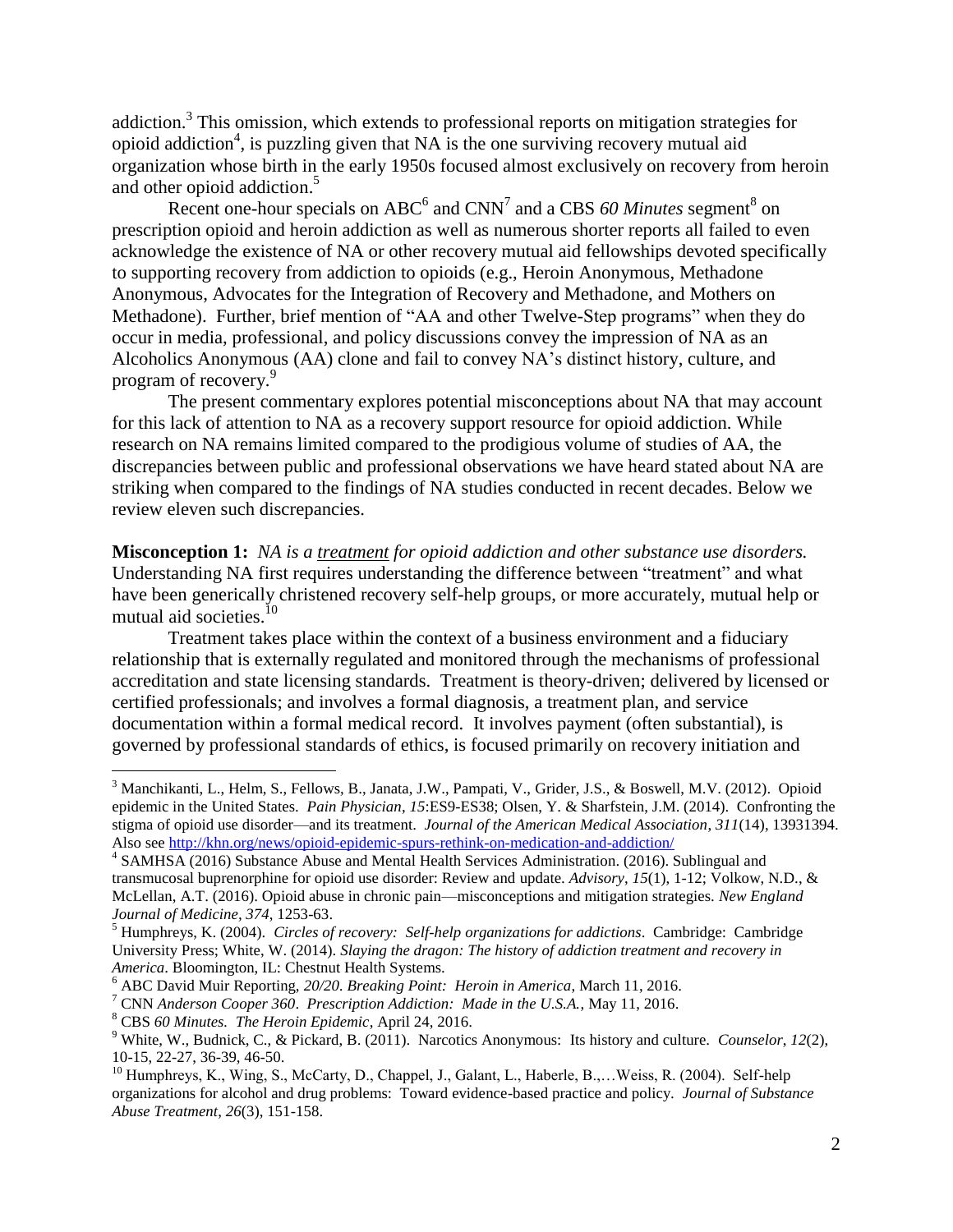stabilization, and is accessible only at limited times and for a limited (and historically everbriefer) duration.

Recovery mutual aid societies, including NA, take place within the context of a voluntary community of shared experience whose members regularly meet to offer support to one another. NA defines itself as a "Fellowship of men and women who are learning to live without drugs."<sup>11</sup> Recovery mutual aid societies are not externally regulated, are based on experiential rather than expert knowledge, make no formal diagnoses, maintain no medical records, and require no service fees. Member and group actions are guided by core values ("traditions"), group conscience, and informal etiquette. Their primary focus is on recovery maintenance, support for daily coping, and enhanced quality of personal and family life in long-term recovery.<sup>12</sup>

Twelve-Step Facilitation (TSF) is a professionally-directed, manualized treatment for substance use disorders whose primary mechanisms of change involves orienting patients about Twelve-Step recovery principles and assertively linking patients to Twelve-Step groups such as AA and NA. TSF has been rigorously studied, including within randomized clinical trials<sup>13</sup>, and is recognized as an "evidence-based" treatment within the Substance Abuse and Mental Health Service Administrations (SAMHSA) National Registry of Evidence Based Programs and Practices (NREPP). Although TSF is not AA or NA, its benefits when formally tested using mediational analyses are explained by TSF patients' greater involvement in AA and NA following the intervention.<sup>14</sup> NA, per se, however, is not considered an evidence-based treatment because Narcotics Anonymous is not a professionally-directed treatment for substance use disorders.<sup>15</sup>

<sup>11</sup> Narcotics Anonymous World Services, Inc. (NAWS, 2008c). *Narcotics Anonymous (6th ed.)*. Chatsworth, CA: Narcotics Anonymous World Services, Inc., p. 10.

<sup>&</sup>lt;sup>12</sup> White, W. (2014). *Slaying the dragon: The history of addiction treatment and recovery in America*. Bloomington, IL: Chestnut Health Systems.

<sup>&</sup>lt;sup>13</sup> See for example: Crits-Christoph P., Siqueland, L., Blaine, J., Frank, A., Luborsky, L., Onken, L.S., Muenz, L.R., Thase, M.E., Weiss, R.D., Gastfriend, D.R., Woody, G.E., Barber, J.P., Butler, S.F., Daley, D., Salloum ,I., Bishop, S., Najavits, L.M., Lis, J., Mercer, D., Griffin, M.L., Moras, K., & Beck, A.T. (1999). Psychosocial treatments for cocaine dependence: National Institute on Drug Abuse Collaborative Cocaine Treatment Study. *Archives of General Psychiatry*, *56*(6), 493-502; Donovan, D.M., Daley, D.C., Brigham, G.S., Hodgkins, C.C., Perl, H.I., Garrett, S.B., Doyle, S.R., Floyd, A.S., Knox, P.C., Botero, C., Kelly, T.M., Killeen ,T.K., Hayes, C., Kau'iBaumhofer, N., Seamans, C., & Zammarelli, L. (2013). Stimulant abuser groups to engage in 12-Step: A multisite trial in the National Institute on Drug Abuse Clinical Trials Network. *Journal of Substance Abuse Treatment*. *44*, 103–114; Project Match Research Group. (1997). Matching alcoholism treatments to client heterogeneity: Project MATCH posttreatment drinking outcomes*. Journal of Studies on Alcohol, 58*, 7–29; Project MATCH Research Group. (1998). Matching alcoholism treatments to client heterogeneity: treatment main effects and matching effects on drinking during treatment. *Journal of Studies on Alcohol. Vol. 59;* Litt, M.D., Kadden, R.M., Kabela-Cormier, E., & Petry, N.M. (2009) Changing network support for drinking: Network support project two-year follow-up. *Journal of Consulting & Clinical Psychology*, *77*(2), 229-42; Walitzer, K.S., Dermen, K.H., & Barrick, C. (2009). Facilitating involvement in Alcoholics Anonymous during out-patient treatment: a randomized clinical trial. *Addiction*, 104(3), 391-401.

<sup>&</sup>lt;sup>14</sup> Litt, M.D., Kadden, R.M., Kabela-Cormier, E., & Petry, N.M. (2009) Changing network support for drinking: Network support project two-year follow-up. *Journal of Consulting & Clinical Psychology*, *77*(2), 229-42; Walitzer, K.S., Dermen, K.H., & Barrick, C. (2009). Facilitating involvement in Alcoholics Anonymous during out-patient treatment: a randomized clinical trial. *Addiction*, *104*(3), 391-401; Longabaugh, R., Wirtz, P.W., Zweben, A., & Stout, R.L. (1998). Network support for drinking, Alcoholics Anonymous and long-term matching effects. *Addiction, 93*, 1313–1333.

<sup>&</sup>lt;sup>15</sup> Nowinski, J., & Baker, S. (2012). The twelve Step facilitation handbook: A systematic approach to recovery from substance dependence. Hazelden Publishing; Ries, R.K., Galanter, M., & Tonigan, J.S. (2008). "Twelve-step facilitation." *The American psychiatric publishing textbook of substance abuse treatment*, 373-386.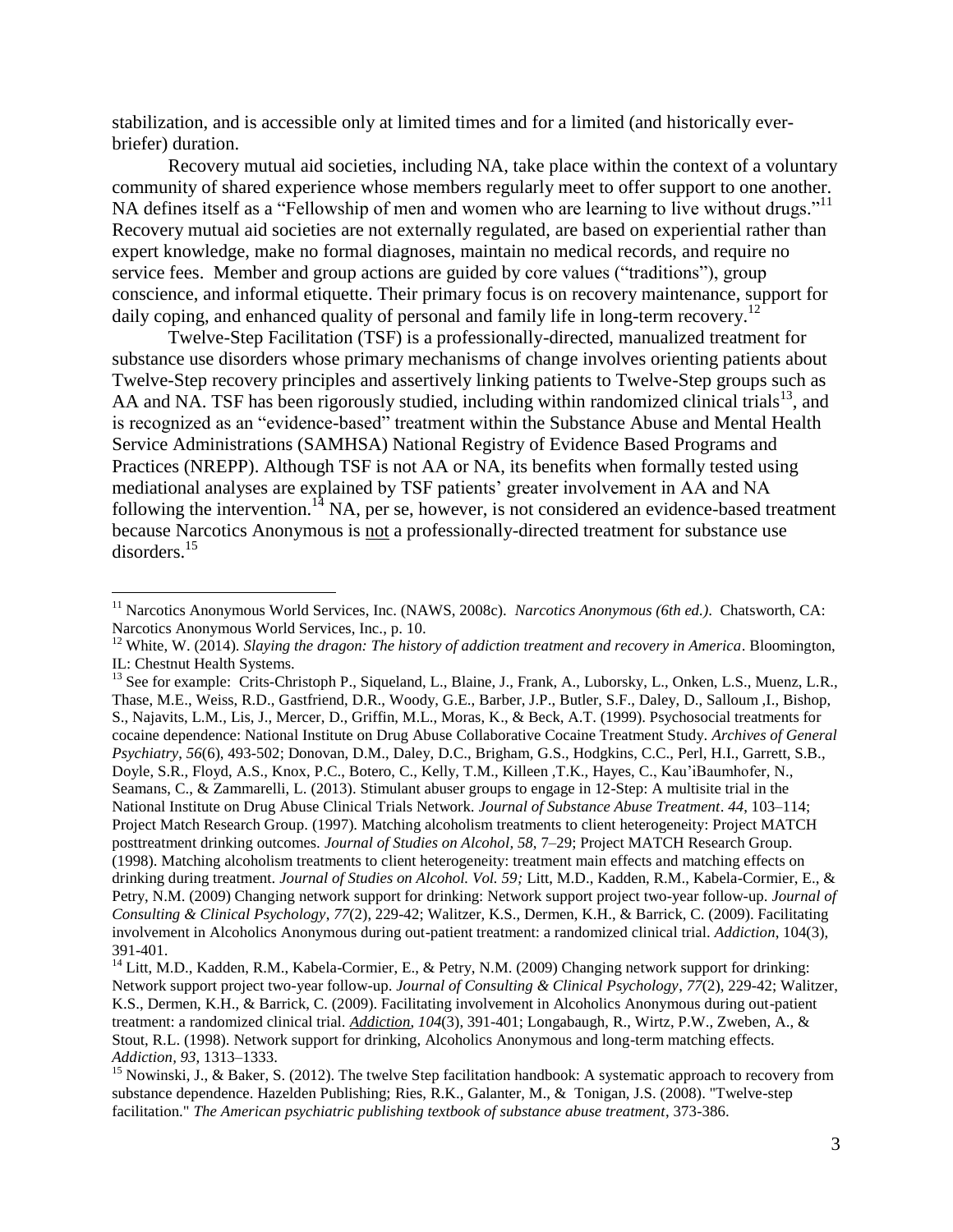Considerable harm to individuals, families, organizations, and communities can accrue from ill-defined boundaries between professionally-directed addiction treatment (and allied professional services) and addiction recovery mutual aid. When addiction treatment drifts across the border into mutual aid (e.g., clinical abandonment), those served fail to receive care at current standards of acceptable practice, and they pay for activities that are free within mutual aid organizations. When mutual aid drifts across the line into treatment, those served can be harmed by untrained peers acting beyond the limits of their education, training, and experience, e.g., practicing medicine, psychology, social work, or addiction counseling without proper credentials. 16

NA is not a *treatment* for opioid addiction, though it can serve as an adjunct or, in some cases, an alternative to such professional treatment—the latter noted by the 15 percent of surveyed NA members who report no prior history of addiction treatment.<sup>17</sup> The potential potency of combining professional treatment and NA effects is enhanced when addiction treatment providers use assertive rather than passive styles of linkage to local NA resources.<sup>18</sup>

**Misconception 2**: *NA meetings and the NA program are not widely accessible.* U.S. population surveys on the degree of Twelve-Step group exposure in the general population are limited. Room and Greenfield reported in 1993 that 9 percent of the adult population had attended an Alcoholics Anonymous meeting in their lifetime, and that 2.8 percent reported lifetime attendance at NA or another Twelve-Step group other than  $AA$ <sup>19</sup>. A subsequent survey<sup>20</sup> reported that 6.4 percent of the adult population had attended self-help meetings for a substance use problem (with no breakdown by particular mutual aid fellowship). We know of no subsequent national population studies on the national prevalence of NA exposure. In 2004, there were an estimated  $185,000$  NA members.<sup>21</sup> In 2010, SAMHSA reported that 2.3 million American adults had sought help for a substance use problem through a mutual aid group such as AA or NA during the previous 12 months, but did not provide an NA-specific membership estimate. $22$ 

 $16$  Kurtz, E. (1996). Spirituality and recovery: The historical journey. Blue Book (National Clergy Conference on Alcoholism), *47*, 5-29; White, W. (2014). *Slaying the dragon: The history of addiction treatment and recovery in America*. Bloomington, IL: Chestnut Health Systems.

<sup>&</sup>lt;sup>17</sup> Galanter, M., Dermatis, H., Post, S. & Santucci, C. (2013). Abstinence from drugs of abuse in community-based members of Narcotics Anonymous. *Journal of Studies on Alcohol and Drugs*, *74*, 349-352.

 $18$  Timko, C., & DeBenedetti, A. (2007). A randomized controlled trial of intensive referral to 12-Step self-help groups: one-year outcomes. *Drug and Alcohol Dependence*, *90*, 270-279; Timko, C., DeBenedetti, A., & Billow, R. (2006). Intensive referral to 12-step self-help groups and 6-month substance use disorder outcomes. *Addiction*, 101, 678-688; White, W., & Kurtz, E. (2006). *Linking Addiction Treatment and Communities of Recovery: A Primer for Addiction Counselors and Recovery Coaches*. Pittsburgh, PA: IRETA/NeATTC

<sup>&</sup>lt;sup>19</sup> Room, R., & Greenfield, T. (1993). Alcoholics anonymous, other 12-step movements and psychotherapy in the US population, 1990. *Addiction*, *88*(4), 555-562.

<sup>&</sup>lt;sup>20</sup> Kessler, R. C., Mickelson, K. D., & Zhao, S. (1997). Patterns and correlates of self-help group membership in the United States. *Social Policy*, *27*(3), 27-45.

<sup>&</sup>lt;sup>21</sup> Humphreys, K., Wing, S., McCarty, D., Chappel, J., Galant, L., Haberle, B.,... Weiss, R. (2004). Self-help organizations for alcohol and drug problems: Toward evidence-based practice and policy. *Journal of Substance Abuse Treatment*, *26*(3), 151-158.

<sup>&</sup>lt;sup>22</sup> SAMHSA (2010) *Substance Abuse and Mental Health Services Administration. Results from the 2009 National Survey on Drug Use and Health: Volume 1. Summary of national findings (NSDUH Series H-38A, HHS Publication No. SMA 10-4856)*. Rockville, MD: Office of Applied Statistics.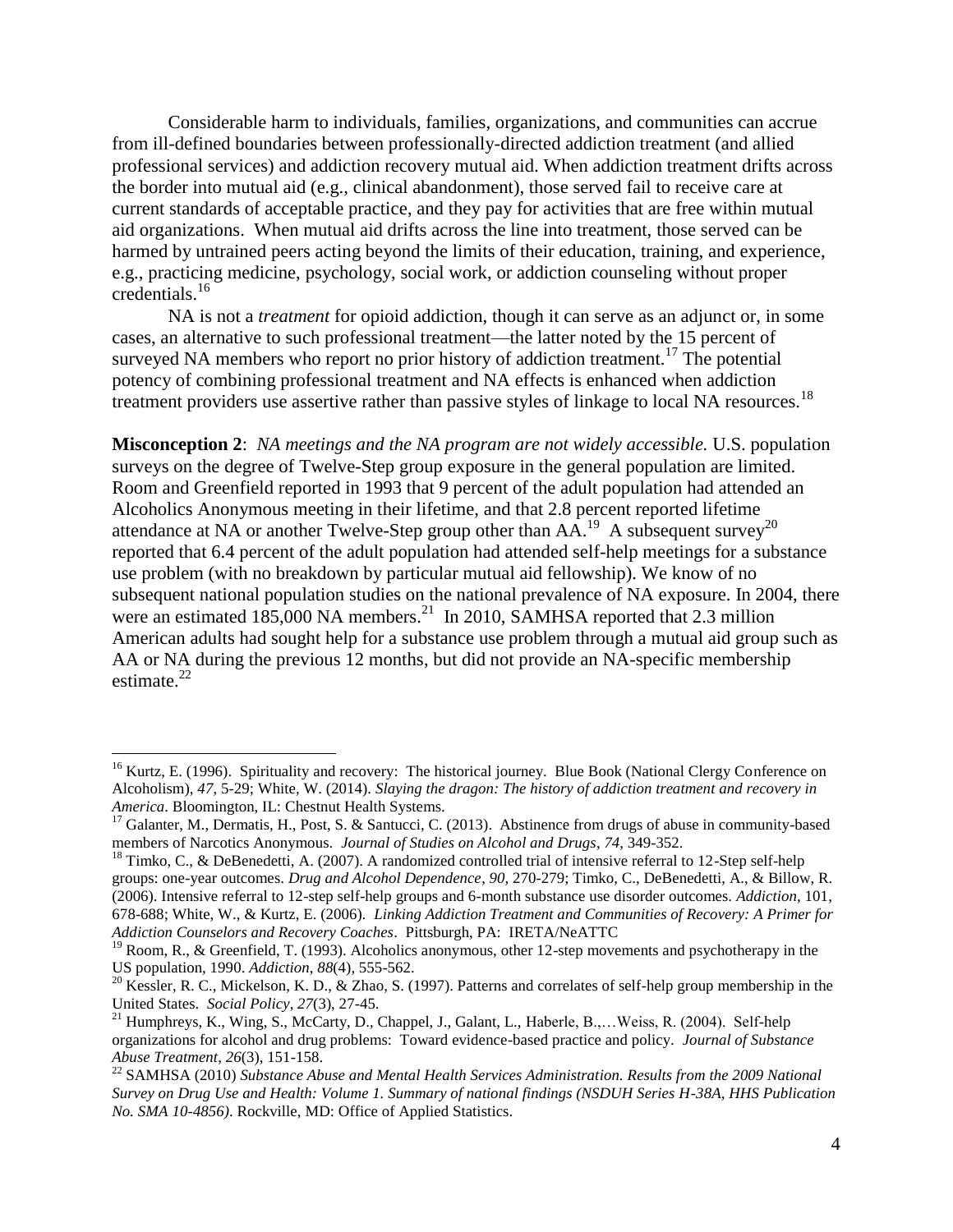There are presently more than 67,000 NA meetings per week in 139 countries, with 27,475 weekly NA meetings in U.S. states and territories.<sup>23</sup> The number of available NA meetings worldwide has more than doubled in the past  $15$  years.<sup>24</sup> These face-to-face meetings are supplemented by a growing network of online NA meetings and chatrooms, NA telephone meetings, and a growing portfolio of NA literature.<sup>25</sup> Also of note is the ever-expanding range of other recovery support activities organized by NA members outside the official structure of NA. Such activities include NA-themed social media activity on Facebook, YouTube, Pinterest, and Twitter; posted NA talks and informational podcasts; NA apps; social clubs for NA members; and a wide spectrum of social activities organized by and for NA members.<sup>26</sup> NA, like other Twelve-Step programs, has also witnessed the development of a parallel program to support family members affected by addiction (i.e., Nar-Anon).

Though increasingly rare, the absence of local NA resources should not preclude referral to other recovery mutual aid organizations. Co-attendance or sequential attendance across Twelve-Step groups and between secular, religious, and spiritual recovery mutual aid groups out of preference, necessity, or convenience is not uncommon. <sup>27</sup> A recent study of individuals dependent on drugs other than alcohol who were attending AA meetings revealed recovery outcomes similar to those involved only in NA, and the former group did not have higher dropout rates than those attending  $NA.^{28}$ 

*Misconception 3: NA suffers from a lack of members in long-term recovery. (Variations: There are no "oldtimers" in NA like those found in AA. There is too much street culture in NA. Opioid addicts should be referred to AA rather than NA because AA has a stronger recovery culture*. *I referred a client to NA, and they were offered drugs at their first meeting. Don't most NA members have criminal backgrounds? My clients would be offended by the profanity at NA meetings.*) The only requirement for participation in NA is "a desire to stop using"<sup>29</sup>, which means that there will be people present at NA meetings who have not yet achieved stable abstinence. These individuals are usually a small minority at any meeting and, if not, other meetings should be sought out. It may be hard for a newcomer to distinguish between established

<sup>&</sup>lt;sup>23</sup> Narcotics Anonymous World Services, Inc. Public Relations Office (NAWS, 2016). Personal communications, Jane Nickels, April 23, May 13, 2016).

<sup>&</sup>lt;sup>24</sup> White, W., , C., & Pickard, B. (2013). Narcotics Anonymous comes of age: A 60th anniversary professional tribute. *Counselor*, *14*(50), 54-57.

<sup>&</sup>lt;sup>25</sup> Narcotics Anonymous World Services, Inc. (NAWS, 2011). Membership survey. Retrieved March 2, 2013 from [http://www.na.org/admin/include/spaw2/uploads/pdf/PR/NA\\_Membership\\_Survey.pdf;](http://www.na.org/admin/include/spaw2/uploads/pdf/PR/NA_Membership_Survey.pdf) White, W., Budnick, C., & Pickard, B. (2011). Narcotics Anonymous: Its history and culture. *Counselor*, *12*(2), 10-15, 22-27, 36-39, 46-50.

<sup>&</sup>lt;sup>26</sup> Hall, M. J., & Tidwell, W. C. (2003). Internet recovery for substance abuse and alcoholism: An exploratory study of service users. *Journal of Substance Abuse Treatment*, *24*(2), 161-167.

<sup>&</sup>lt;sup>27</sup> Gossop, M., Stewart, D., & Marsden, J. (2008). Attendance at Narcotics Anonymous and Alcoholics Anonymous meetings, frequency of attendance and substance use outcomes after residential treatment for drug dependence: A 5 year follow-up study. *Addiction*, *103*(1), 119-125; Horvath, T. (2014). The dual citizenship phenomenon. Accessed April 10, 2016 at[: http://www.rehabs.com/pro-talk-articles/the-dual-citizenship-phenomenon-2/;](http://www.rehabs.com/pro-talk-articles/the-dual-citizenship-phenomenon-2/) White, W. L. (2009). *Peer-based addiction recovery support: History, theory, practice, and scientific evaluation*. Chicago, IL: Great Lakes Addiction Technology Transfer Center and Philadelphia Department of Behavioral Health and Mental Retardation Services.

<sup>&</sup>lt;sup>28</sup> Kelly, J.F., Greene, M.C. & Bergman, B.C. (2014). Do drug-dependent patients attending Alcoholics Anonymous rather than Narcotics Anonymous do as well? A prospective, lagged, matching analysis. *Alcohol and Alcoholism*, 1- 9, doi:10.1093/alcalc/agu066

<sup>29</sup> Narcotics Anonymous World Services, Inc. (NAWS, 2008c). *Narcotics Anonymous (6th ed.)*. Chatsworth, CA: Narcotics Anonymous World Services, Inc., p. 60.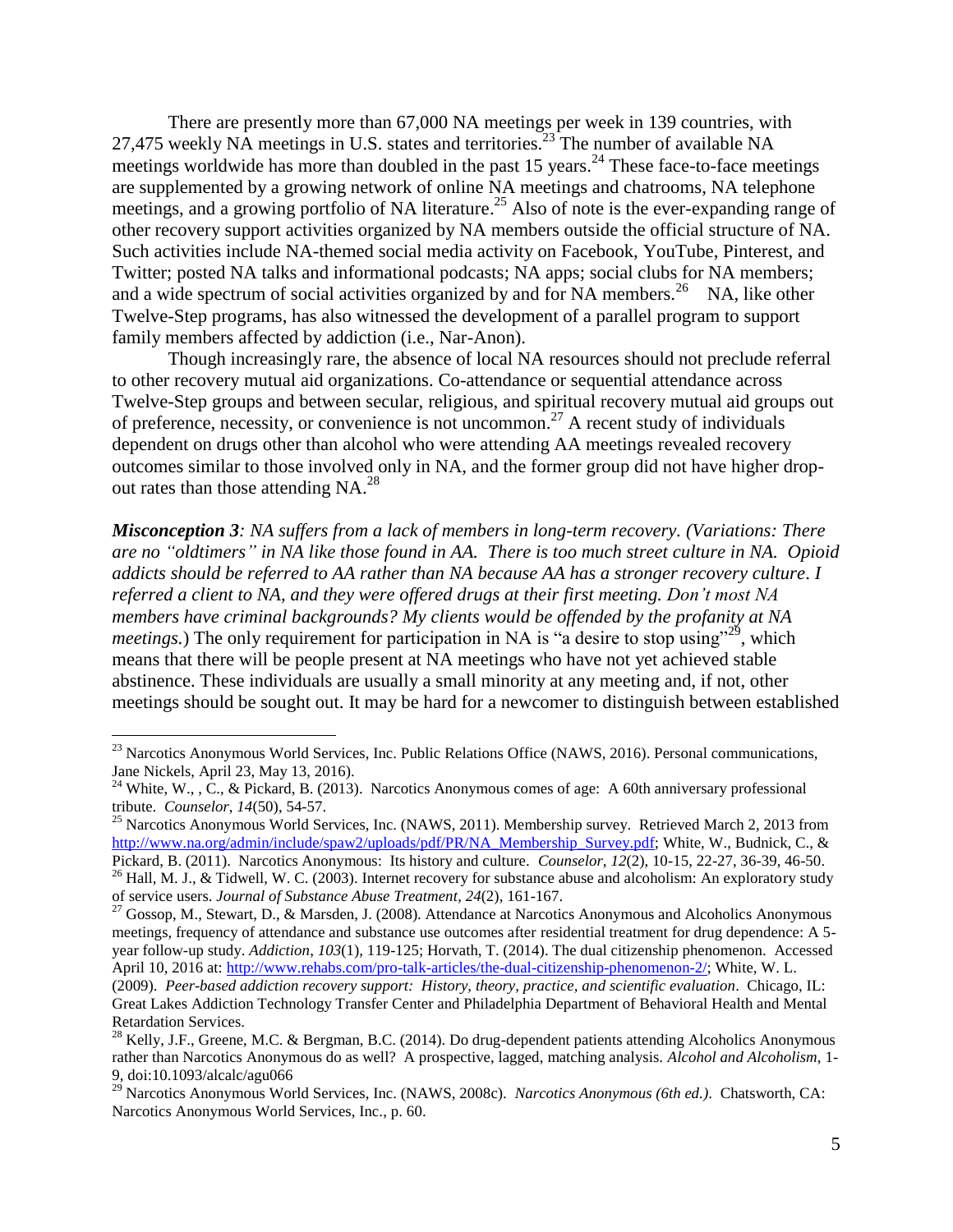NA members and those like he or she who are just arriving. This is particularly true where a treatment center or a drug court sends 20 people into an NA meeting that has 15 regular members. Under such circumstances, a newcomer may be offered drugs, but not by regular NA members. Cooperation between local NA groups and NA referral sources can go a long way in minimizing such incidents.

The average duration of continuous abstinence of NA members has increased as NA has matured as a global fellowship, just as this rate increases over time as NA groups are established in other countries and, in particular, local communities. Globally, NA members currently have an average of more than eight years of continuous abstinence. Ninety-one percent of NA members have more than one year of continuous abstinence, and 47 percent of NA members have 11 or more years of continuous abstinence.<sup>30</sup> This pattern of recovery stability within NA is also reflected in a pervasive service ethic: 85 percent of NA members have a service and/or sponsorship commitment.<sup>31</sup> Helping others within and beyond NA, above and beyond attendance at NA meetings, has been found to be a strong indicator of recovery stability.<sup>32</sup>

The image that *NA* is only appropriate for "hard core drug addicts"--an impression regularly reinforced via television portrayals of NA, e.g., *Breaking Bad*, *Nurse Jackie*, *Dexter*<sup>33</sup> —is challenged by the wide range of problem severity and problem duration reported by NA members prior to their involvement in NA. Only 15 percent of NA members attended their first NA meeting at the suggestion or mandate of the criminal justice system; most arrive at their first NA meeting through suggestion of an NA member, a family member, or an addiction treatment professional. NA's latest membership survey reveals that 76 percent of current NA members are employed or in school, and 63 percent of NA members have completed an associate (or trade school) degree, a college degree, or a graduate degree.<sup>34</sup> As NA's own literature suggests:

*Admittedly there is a stereotype of the "typical" candidate for NA—urban, criminal, a needle-user—and that narrow vision does describe some of us, but we are also professionals, parents, and students, and so on, living in cities, small towns, and rural communities in countries all over the world*. 35

Scientific evidence to date, limited as it is, confirms such diversity of NA membership.

**Misconception 4**: *Opioid-dependent youth should not be referred to NA due to concerns about its effectiveness and safety.* Three reviews of the research literature affirm the potential value of mutual aid group participation in enhancing recovery of adolescents with substance use disorders.<sup>36</sup> Studies to date indicate that youth who attend Twelve-Step groups after residential

<sup>&</sup>lt;sup>30</sup> Narcotics Anonymous World Services, Inc. Public Relations Office (NAWS, 2016). Personal communications, Jane Nickels, April 23, May 13, 2016).

 $31$  Ibid

<sup>&</sup>lt;sup>32</sup> Crape, B. L., Latkin, C. A., Laris, A. S., & Knowlton, A. R. (2002). The effects of sponsorship in 12-step treatment of injection drug users. *Drug and Alcohol Dependence*, *65*(3), 291-301.

<sup>&</sup>lt;sup>33</sup> Withers, R. (2014). Six myths about Narcotics Anonymous you probably believe. Accessed April 11, 2016 at [\(http://blog.com.blog/6-myths-about-narcotics-anonymous-you-probably-believe\)](http://blog.com.blog/6-myths-about-narcotics-anonymous-you-probably-believe)

<sup>&</sup>lt;sup>34</sup> Narcotics Anonymous World Services, Inc. Public Relations Office (NAWS, 2016). Personal communications, Jane Nickels, April 23, May 13, 2016).

<sup>35</sup> Narcotics Anonymous World Services, Inc. (NAWS, 2008). *Narcotics Anonymous (6th ed.)*. Chatsworth, CA: Narcotics Anonymous World Services, Inc., p. xviii.

<sup>36</sup> Bekkering, G.E., Mariën, D., Parylo, O., & Hannes, K. (2016). The effectiveness of self-help groups for adolescent substance misuse: A systematic review. *Journal of Child & Adolescent Substance Abuse*, *0*(0), 1-16;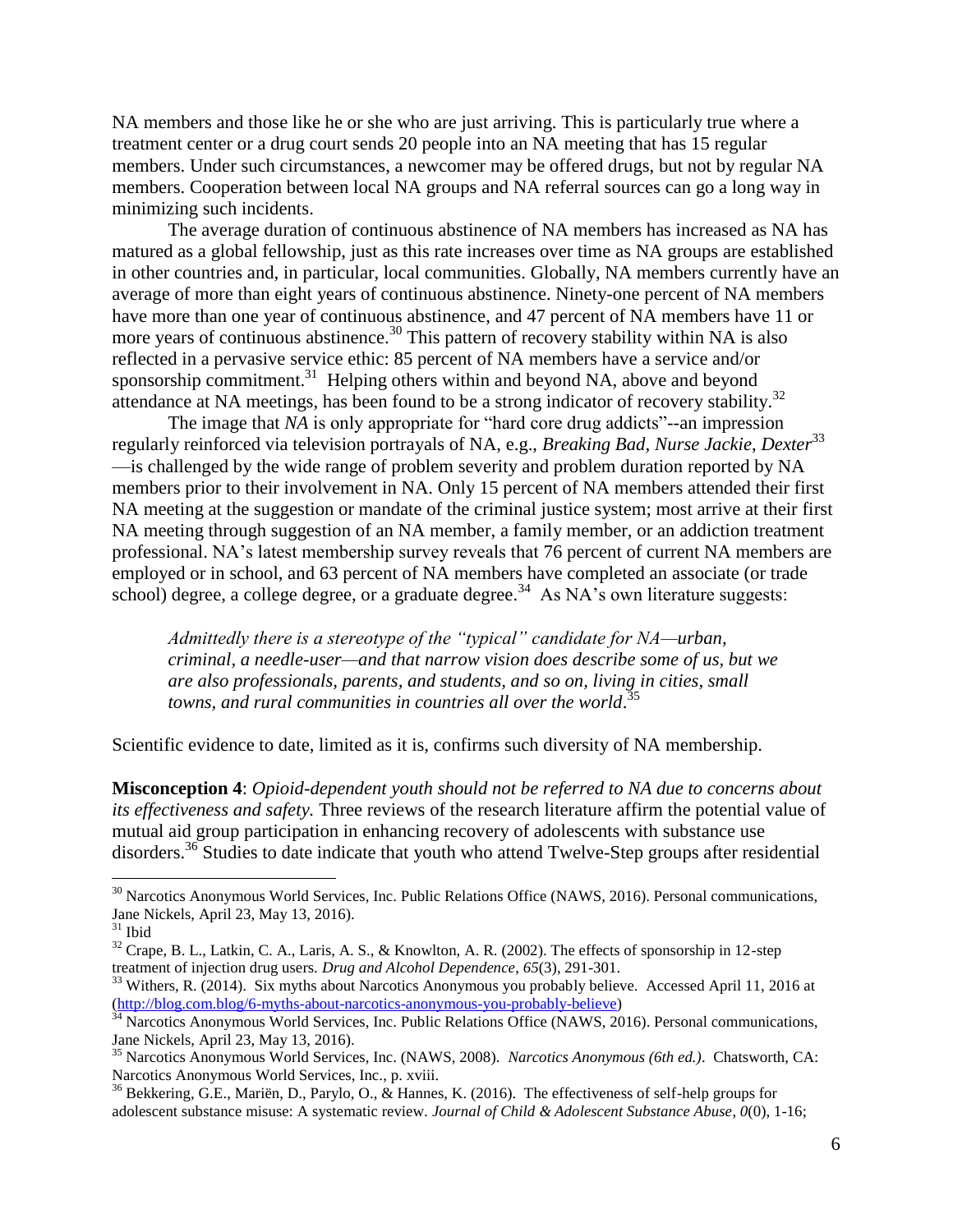treatment are more likely to remain abstinent, engage in less frequent substance use, and have better post-treatment outcomes than those who do not participate in such groups.<sup>37</sup> Studies to date have generally shown that Twelve-Step participation by youth and young adults strengthens outcomes beyond that achieved from professional treatment alone. <sup>38</sup> Reviews of teen involvement in Twelve-Step meetings have drawn similar conclusions about their potential value, particularly for youth presenting with the most severe and complex substance use disorders. However, we are aware of no study that looked specifically at these outcomes for opioid dependent youth. Youth dropping out of NA and AA most often do so from boredom or a sensed lack of fit with its Twelve-Step program than from any expressed concern about their safety.<sup>39</sup>

A study of the safety of youth participating in NA concluded that such safety concerns were rare (though more common than in AA), and, that decisions to discontinue NA participation were unrelated to any safety issues. The study authors concluded that "youth should not be discouraged from attending AA or NA groups due to safety concerns" but also recommended "clinicians should continue to monitor adolescents' Twelve-step experiences and assess the specific nature of any reported concerns."<sup>40</sup>

Twelve-Step groups and meetings can vary in their degree of safety and recovery orientation.<sup>41</sup> The perceived attraction, value, and safety of NA and other mutual aid meetings for youth are enhanced in groups with closer age homogeneity.<sup>42</sup> Safety concerns can be

 $\overline{a}$ 

 $37$  Kelly, J.F., & Urbanoski, K. (2012). Youth recovery contexts: The incremental effects of 12-step attendance and involvement on adolescent outpatient outcomes. Alcoholism: Clinical & Experimental Research, *36*(7), 1219-1229; Kelly, J.F., Brown, S.A., Abrantes, A., Kahler, C.W., & Myers, M.G. (2008). Social recovery model: An 8-year investigation of youth treatment outcome in relation to 12-step group involvement. *Alcoholism: Clinical & Experimental Research*, *32*(8), 1468-1478. Kelly, J. F., & Myers, M. G. (1997). Adolescent treatment outcome in relation to 12-step group attendance. Abstracted in *Alcoholism: Clinical and Experimental Research*, 21, 27A. Kelly, J.F., Myers, M.G., & Brown, S.A. (2000). A multivariate process model of adolescent 12-Step attendance and substance use outcome following inpatient treatment. *Psychology of Addictive Behaviors*, *14*, 376-389; Kelly, J. F., Myers, M. G., & Brown, S. A. (2002). Do adolescents affiliate with 12-step groups? A multivariate process model of effects. *Journal of Studies on Alcohol*, 63(3), 293-304; Kelly, J.F., Myers, M.G., & Brown, S.A. (2005). The effects of age composition of 12-Step groups on adolescent 12-Step participation and substance use outcome. *Journal of Child and Adolescent Substance Abuse*, *15*, 63-72.

<sup>38</sup> Kelly, J. F., Dow, S. J., Yeterian, J. D., & Kahler, C. W. (2010). Can 12-step group participation strengthen and extend the benefits of adolescent addiction treatment? A prospective analysis. *Drug and Alcohol Dependence*, *110*(1-2), 117-125; Kelly, J.F., Stout, R.L., & Slaymaker, V. (2013). Emerging adults' treatment outcomes in relation to 12-step mutual-help attendance and active involvement. *Drug and Alcohol Dependence*, *129*(1-20, 151- 7; Kingston, S., Knight, E., Williams, J., & Gordon, H. (2015). How do young adults view 12-Step programs. A qualitative study. *Journal of Addictive Diseases*, *34*(4), 311-22.

 $3<sup>39</sup>$  Kelly, J.F., Yeterian, J., & Rodolico, J. (2008). What do adolescents exposed to Alcoholics Anonymous [and Narcotics Anonymous] think about 12-step groups? *Substance Abuse*, *29*(2), 53-62.

<sup>40</sup> Kelly, J.F., Dow, S.J. Yeterian, J.D., & Myers, M. (2011). How safe are adolescents at AA and NA meetings? A prospective investigation with outpatient youth. *Journal of Substance Abuse Treatment*, *40*(4), 419-428; Kelly, J.F., Urbanoski, K.A., Hoeppner, B.B., & Slaymaker, V. (2012). "Ready, willing, and (not) able" to change: young adults' response to residential treatment. *Drug and Alcohol Dependence*, *121*(3), 224-30.

 $^{42}$  Kelly, J. F., Myers, M. G., & Brown, S. A. (2002). Do adolescents affiliate with 12-step groups? A multivariate process model of effects. *Journal of Studies on Alcohol*, *63*(3), 293-304; Labbe. A.K., Greene, C., Bergman, B.G.,

Kelly, J.F., & Myers, M.G. (2007). Adolescents' participation in alcoholics anonymous and narcotics anonymous: Review, implications and future directions. *Journal of Psychoactive Drugs*, *39*(3), 259-269; Sussman, S. (2010). A review of Alcoholics Anonymous/ Narcotics Anonymous programs for teens. *Evaluation & the Health Professions*, *33*(1), 26-55.

<sup>41</sup> Sussman, S. (2010). A review of Alcoholics Anonymous/ Narcotics Anonymous programs for teens. *Evaluation & the Health Professions*, 33(1), 26-55.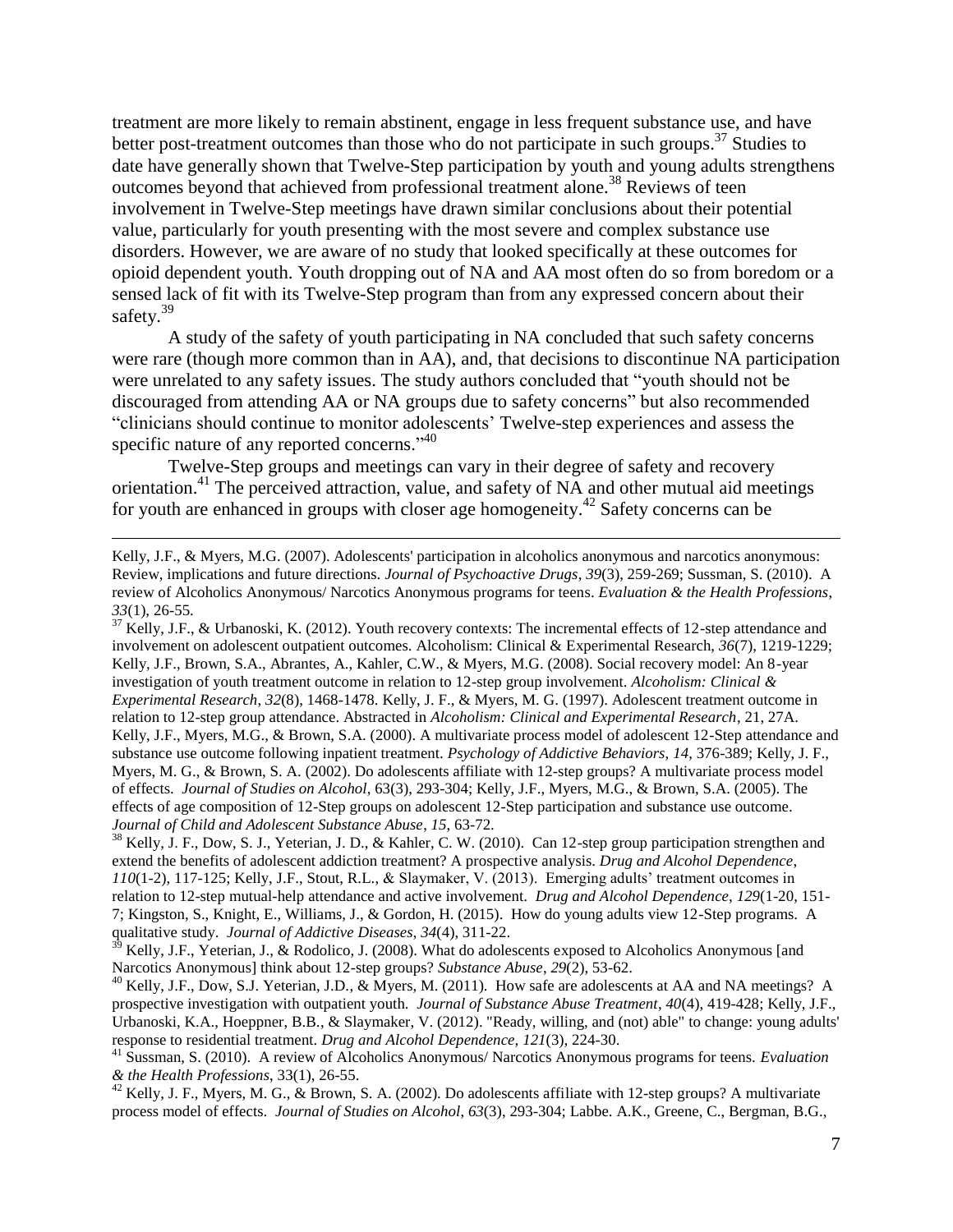addressed through discussion of safety prior to linkage to NA, linkage to meetings with strong recovery cultures and substantial youth representation, and ongoing monitoring of any safety issues that arise following referral.<sup>43</sup> Also of potential assistance is literature NA has developed specifically for youth and their parents or guardians.<sup>44</sup>

**Misconception 5**: *NA does not effectively serve women, ethnic minorities, and other historically disenfranchised populations.* NA membership is the most culturally diverse of any major addiction recovery mutual aid organization. NA membership is 41 percent women—the highest rate of any abstinence-based recovery support group other than Women for Sobriety.<sup>45</sup> Twentyfive percent of NA members are people of color, including 11 percent African American, 6 percent Hispanic, 3 percent Asian, 1 percent Native American, and 4 percent multiracial.<sup>46</sup> The increased cultural diversity of NA is underscored by the growth of NA meetings within communities of color, the cultural diversity represented in the stories in *Narcotics Anonymous* (the 6<sup>th</sup> Edition of NA's Basic Text), and the growth of common needs meetings for women, youth, LGBT, agnostics, veterans, people living with HIV / AIDS, and various professional groups. $47$  Also of note is the increased representation of people of color within qualitative studies of NA-based recovery from opioid addiction.<sup>48</sup> NA is rising and thriving in quite diverse cultural, religious, and political contexts. 49

Compared to women in AA, women in NA are younger, more ethnically diverse, less educated, less likely to be married, more likely to earn less than \$20,000 per year, more likely to be addicted to multiple substances, and more likely to have experienced physical abuse or assault. Early feminist criticisms of Twelve-Step programs as disempowering and apolitical have given way to a deeper appreciation of how NA participation can serve as a platform for personal

<http://www.williamwhitepapers.com/blog/2016/02/recovery-and-personal-safety.html>

<sup>44</sup> Narcotics Anonymous World Services, Inc. (NAWS, 2008a). *By young addicts for young addicts*. Van Nuys, CA: Narcotics Anonymous World Services, Inc.; Narcotics Anonymous World Services, Inc. (NAWS, 2008b). *For the parents or guardians of young people in NA*. Van Nuys, CA: Narcotics Anonymous World Services, Inc.

<sup>45</sup> Narcotics Anonymous World Services, Inc. Public Relations Office (NAWS, 2016). Personal communications, Jane Nickels, April 23, May 13, 2016).

 $\overline{a}$ 

<sup>47</sup> Narcotics Anonymous World Services, Inc. (NAWS, 2016). *Special interest meetings*. Retrieved April 16, 2016 at:<https://www.na.org/?ID=bulletin18>

<sup>48</sup> Flaherty, M.T., Kurtz, E. White, W.L., & Larson, A. (2014). An interpretive phenomenological analysis of secular, spiritual, and religious pathways of long-term addiction recovery. *Alcoholism Treatment Quarterly*, *32*(4), 337-356.

<sup>49</sup> Flora, K., & Raftopoulos, A. (2007). First description of Narcotics Anonymous and Alcoholics Anonymous members in Greece: Prior treatment history and opinions about professionals. *Contemporary Drug Problems*, *34*(1), 163-170; Galanter, M. (2016). *What is Alcoholics Anonymous? A path from addiction to recovery*. New York: Oxford University Press; Raftopoloulos, A., & Flora, K. (2011). Substance use related behavior of the members of Narcotics Anonymous and Alcoholics Anonymous in Greece. *Journal of Psychoactive Drugs*, *43*(3), 238-244. Ronel, N. (1997). The universality of a self-help program of American origin: Narcotics Anonymous in Israel. *Social Work Health Care*, *25*(3), 87-101; Toumbourou, J., Hamilton, M., U'Ren, A., Stevens-Jones, P., & Storey, G. (2002). Narcotics Anonymous participation and changes in substance use and social support. *Journal of Substance Abuse Treatment*, *23*(1), 61-66; Wells, B. (1987). Narcotics Anonymous (NA): The phenomenal growth of an important resource. *British Journal of Addiction*, *82*(6), 581-582.

Hoeppner, B. & Kelly, J.F. (2013). The importance of age composition of 12-step meetings as a moderating factor in the relation between young adults' 12-step participation and abstinence, *Drug and Alcohol Dependence*, *133*(2), 541-7; Passetti, L. L., & White, W. L. (2008). Recovery support meetings for youths: Considerations when referring young people to 12-Step and alternative groups. *Journal of Groups in Addiction and Recovery*, *2*(2-4), 97-121. <sup>43</sup> White, W. (2016) Recovery and personal safety, Accessed April 16, at

 $^{\rm 46}$  Ibid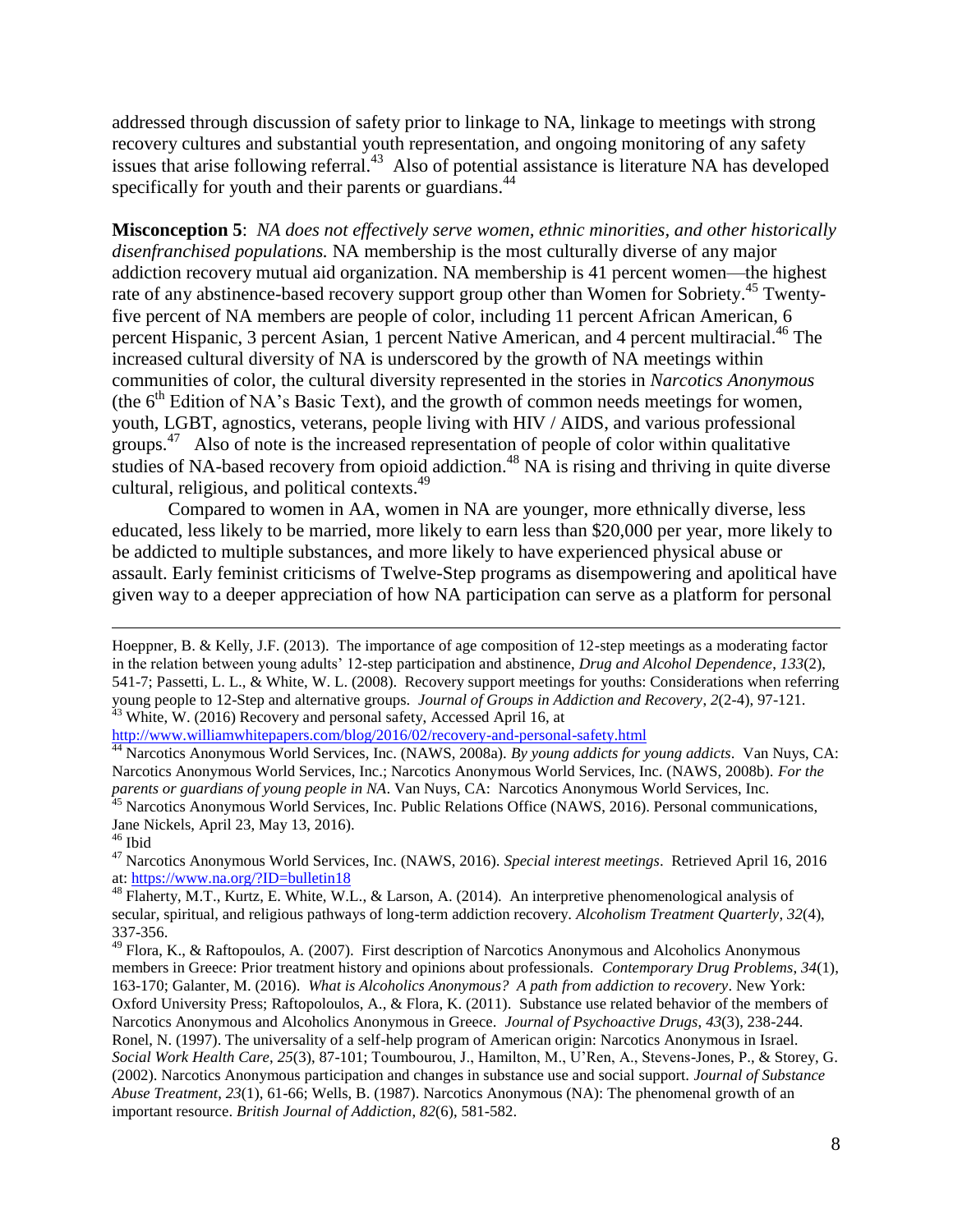transformation and broader community involvement and activism. Studies of women in NA reveal there is a long history of women's leadership within NA and that women in NA value both general and women's meetings, while using the latter to address some of the special recovery issues faced by women in NA, e.g., overcoming trauma and victimization, gender oppression, and shame. $50$ 

Other populations who have found NA a useful recovery support resource include military veterans<sup>51</sup> and physicians participating in physician health programs.<sup>52</sup>

**Misconception 6**: *NA is anti-treatment*. NA members have considerable direct experience with addiction treatment. More than 85 percent of NA members have been in addiction treatment prior to joining NA, and 25 percent report prior psychiatric treatment.<sup>53</sup> Nearly half (46 percent) of current NA members report attending their first NA meeting as a result of referral of a treatment or counseling agency. 54

NA members with whom we discussed this misconception noted that negative comments about treatment can be sometimes heard at NA meetings and in pre and post meeting communications as well as in online exchanges between NA members. Such communications range from the projected blame of the newcomer (for past failed efforts to sustain abstinence) to legitimate concerns NA members express about treatment program policies or practices they have experienced in the past, including administrative discharge policies (being kicked out of treatment for confirming their diagnosis), financial exploitation (i.e., exorbitant costs, profiteering, charging fees for Twelve-Step activities), and being mandated by a treatment program to go to AA without the option of NA meeting attendance. NA members can also be heard expressing concerns with treatment programs that prohibit visits with sponsors during inpatient treatment, schedule groups that conflict with NA meeting times, host staff-led "NA meetings" closed to those not in treatment, and group transport practices—often arriving late and leaving early, while denying their patients the benefits of pre- and post-meeting social interaction. Also heard are expressed concerns about the actions of addiction treatment staff, e.g., attending NA meetings with clients without clarifying whether the staff member is in the meeting as an NA member or as a treatment professional, wearing a treatment center nametag while in the meeting, and not clarifying when they are speaking as an NA member or as an addiction professional.

While NA Traditions dictate no opinion on issues outside of NA and a stance of nonaffiliation with any "related facility or outside enterprise"<sup>55</sup>, there are NA meetings held within

 $50$  Sanders, J. (2011). Feminist perspectives on 12-step recovery: A comparative descriptive analysis of women in Alcoholics Anonymous and Narcotics Anonymous. *Alcoholism Treatment Quarterly*, *29*, 357-378; Sanders, J. (2014). *Women in Narcotics Anonymous: Overcoming stigma & shame*. New York, NY: Pelgrave Macmillan a division of St Martin's Press LLC.

<sup>&</sup>lt;sup>51</sup> Galanter, M., Dermatis, H., & Sampson, C. (2014). Narcotics Anonymous: A comparison of military veterans and non-veterans. *Journal of Addictive Diseases*, *33*(3), 187-95.

<sup>&</sup>lt;sup>52</sup> Merlo, L.I., Campbell, M.D., Skipper, G.E., Shea, C.L., & DuPont, R.L. (2016). Outcomes for physicians with opioid dependence treated without agonist pharmacotherapy in Physician Health Programs. *Journal of Substance Abuse Treatment*, *64*, 47-54.

<sup>&</sup>lt;sup>53</sup> Galanter, M., Dermatis, H., Post, S., & Sampson, C. (2013). Spirituality-based recovery from drug addiction in the Twelve-Step fellowship of Narcotics Anonymous. *Journal of Addiction Medicine*, *7*(3), 189-195.

<sup>54</sup> Narcotics Anonymous World Services, Inc. Public Relations Office (NAWS, 2016). Personal communications, Jane Nickels, April 23, May 13, 2016).

<sup>55</sup> Narcotics Anonymous World Services, Inc. (NAWS, 2008c). *Narcotics Anonymous (6th ed.)*. Chatsworth, CA: Narcotics Anonymous World Services, Inc., p. 69.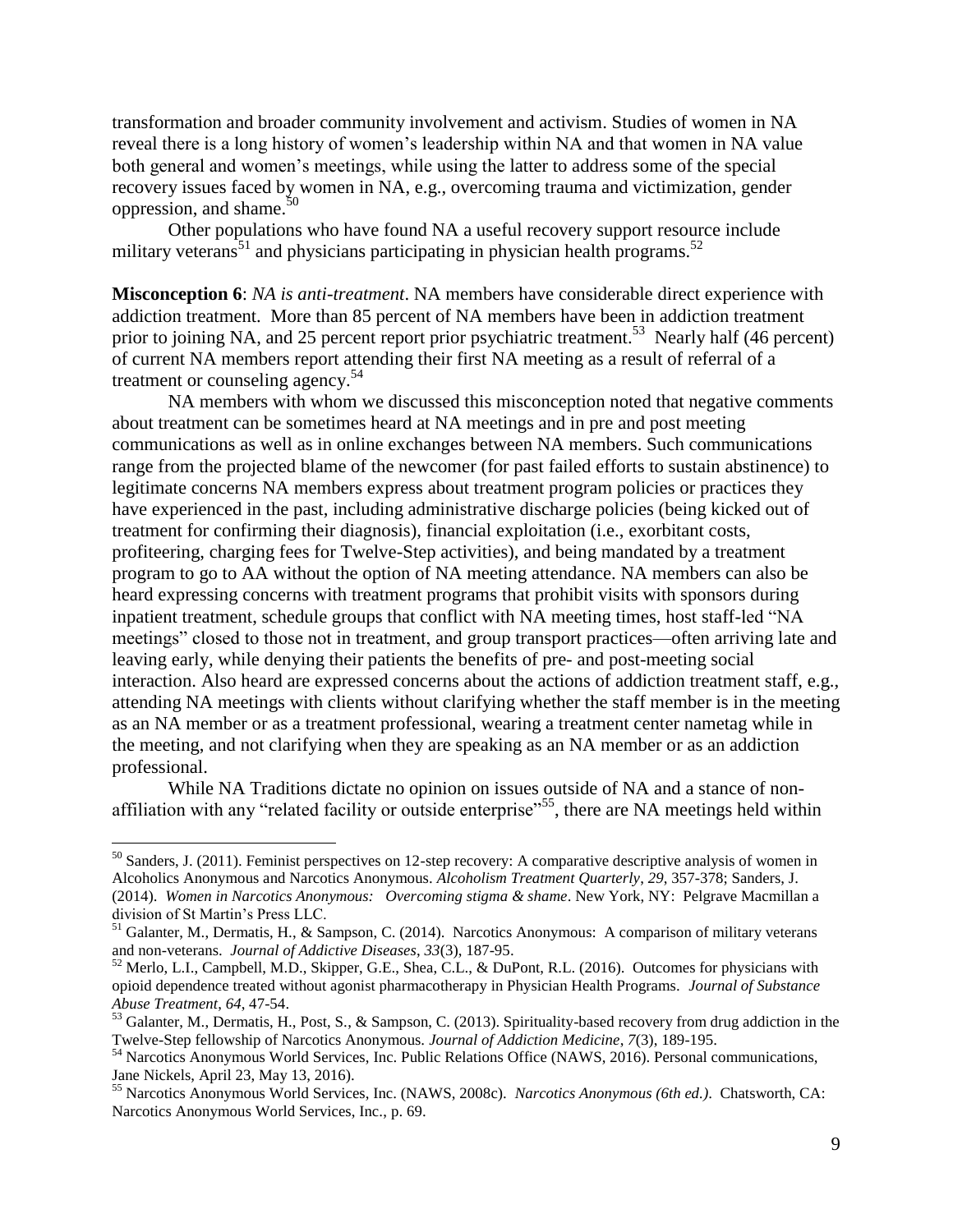addiction treatment facilities, and NA has developed a strong service culture that includes Hospitals and Institutions (H  $\&$  I) subcommittees that bring the NA message of recovery to people who do not have access to regular NA meetings.<sup>56</sup> Collaboration between treatment facilities and NA is enhanced when the former provide their clients basic information on NA and its culture (e.g., reviewing the NA pamphlet *An Introduction to NA Meetings*) BEFORE referring clients to local NA meetings.

NA participation is being increasingly integrated with professionally directed addiction treatment.<sup>57</sup> Many new developments within the addiction treatment field, such as the shift from acute care models of treatment to models of sustained recovery management, are highly congruent with NA principles. For example, NA's early conceptualization of addiction as a chronic disease analogous to cancer, diabetes, and heart disease requiring lifelong and assertive self-management predates the modern conceptualization of addiction as a chronic disorder by decades.<sup>58</sup>

**Misconceptions 7**: *People addicted to opioids do not seek help from NA due to its stance on maintenance medications. People in medication-assisted treatment for opioid addiction should not be referred to NA due to NA's attitudes toward maintenance medications.* NA has outlined its stance on maintenance medications in three earlier publications (*In Times of Illness*, *Bulletin #29: Regarding Methadone and Other Drug Replacement Programs,* and *NA Groups and Medication*), and is in the process of drafting a new statement *Narcotics Anonymous and Persons Receiving Medication Assisted Treatment*. These publications define the NA program as one of complete abstinence, including abstinence from maintenance medications used in the treatment of addiction. NA is particularly well-suited for individuals addicted to opioids who find medication-assisted treatment (MAT) undesirable or who are in safety sensitive occupations that would preclude MAT.<sup>59</sup> NA extends a warm welcome to people prescribed such medications who hope to later sustain recovery without such medication and who wish to explore NA as a long-term recovery support solution.

The number of people in medication-assisted treatment for opioid addiction who are dissuaded from seeking help from NA because of NA's stance on maintenance medications is unknown, though their presence has been reported in the professional literature.<sup>60</sup> In the most recent NA membership surveys (2015), 68 percent of NA members reported past use of opiates

<sup>56</sup> Narcotics Anonymous World Services, Inc. (NAWS, 1997). *Hospitals & Institutions Handbook*. Retrieved April 24, 2013 from<http://www.na.org/admin/include/spaw2/uploads/pdf/handbooks/H&I%20Handbook.pdf>

 $\frac{24}{57}$  Troyer, T. N., Acampora, A. P., O"connor, L. E., & Berry, J. W. (1995). The changing relationship between therapeutic communities and 12-step programs: A survey. *Journal of Psychoactive Drugs*, *27*(2), 177-180; Monico, L.B., Gryczynski, J., Mitchell, S.G., Schwartz, R.P, O'Grady, K.E., & Jaffe, J.H. (2015). Buprenorphine treatment and 12-Step meeting attendance: Conflicts, compatibilities, and patient outcomes. *Journal of Substance Abuse Treatment, 57*, 89-95.

<sup>58</sup> Narcotics Anonymous World Services, Inc. (NAWS, 2008). Narcotics Anonymous (6th ed.). Chatsworth, CA: Narcotics Anonymous World Services, Inc.; McLellan, A.T., Lewis, D.C., O'Brien, C.P., & Kleber, H.D. (2000) Drug dependence, a chronic medical illness: Implications for treatment, insurance, and outcomes evaluation., *Journal of the American Medical Association*, *284*(13), 1689-1695.

<sup>&</sup>lt;sup>59</sup> Merlo, L.I., Campbell, M.D., Skipper, G.E., Shea, C.L., & DuPont, R.L. (2016). Outcomes for physicians with opioid dependence treated without agonist pharmacotherapy in Physician Health Programs. *Journal of Substance Abuse Treatment*, *64*, 47-54.

<sup>60</sup> White, W. L. (2011). *Narcotics Anonymous and the pharmacotherapeutic treatment of opioid addiction*. Chicago, IL: Great Lakes Addiction Technology Transfer Center and Philadelphia Department of Behavioral Health and Intellectual disability Services.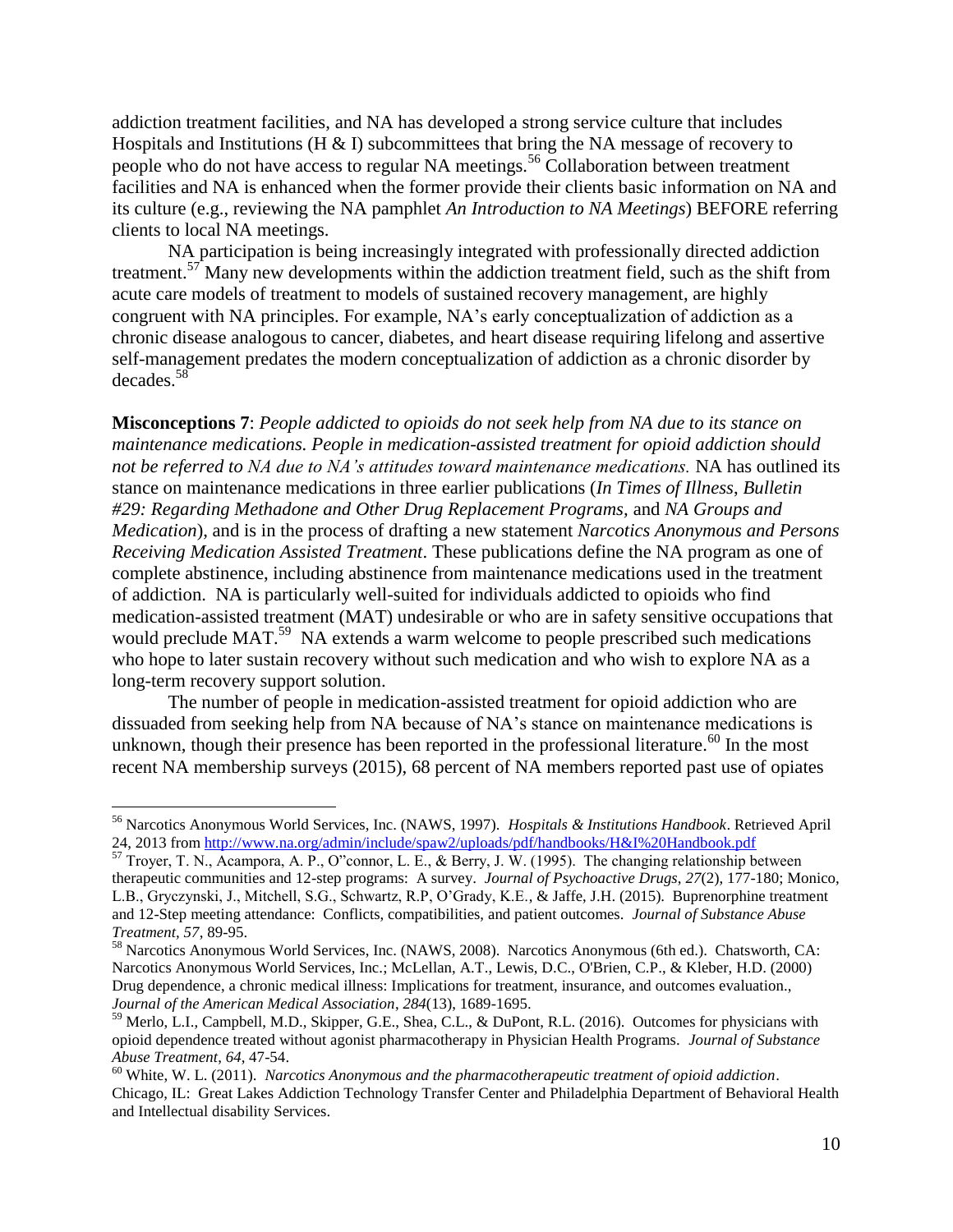or opioids, and 22 percent of members reported opiates as their primary drug.<sup>61</sup> Only a small percentage of members (less than one percent) reported in the most recent NA membership survey that they were currently using prescribed methadone or buprenorphine.<sup>62</sup>

A recent study of NA and other Twelve-Step participation among people in methadone or buprenorphine maintenance treatment revealed a high rate of past year NA or other Twelve-Step attendance and positive self-evaluations of the role of NA participation in recovery stability and quality of life. However, this same study revealed a significant portion of NA-involved patients in methadone maintenance who did not disclose their medications status within the context of Twelve-Step participation.<sup>63</sup> A recent study found that clinicians rarely discuss such disclosure issues with patients when linking patients in medication-assisted treatment to NA.<sup>64</sup> Another recent study found that opioid-addicted patients in buprenorphine treatment had improved outcomes when concurrently participating in Twelve-Step recovery support meetings. 65

In a 2008 survey of opioid treatment programs in the United States, 46 percent of programs reported offering recovery support groups to their patients either through linkage to community meetings or onsite meetings, 43 percent offered some form of peer mentoring/support, and 37 percent reported using a Twelve-Step Facilitation approach to treatment.<sup>66</sup>

The Twelve Steps have been adapted for specific use with people in medication-assisted treatment<sup>67</sup>, and traditional abstinence-based treatment programs (e.g., Hazelden Betty Ford) have begun integrating Twelve-Step recovery principles and the use of selected maintenance medications as adjuncts in the treatment of opioid addiction. <sup>68</sup> Also of note is the predicted expansion of MAT for opioid addiction within the criminal justice system.<sup>69</sup>

<sup>&</sup>lt;sup>61</sup> Narcotics Anonymous World Services, Inc. Public Relations Office (NAWS, 2016). Personal communications, Jane Nickels, April 23, May 13, 2016).

 $^{62}$  Ibid

<sup>63</sup> White, W., Campbell, M.D., Shea, C., Hoffman, H.A., Crissman, B., & DuPont, R.L. (2013). Co-participation in 12 Step mutual aid groups and methadone maintenance treatment: A survey of 322 patients. *Journal of Groups in Addiction and Recovery, 8*(4), 294-308.

 $64$  Suzuki, J. & Dodds, T. (2016). Clinicans recommendation of 12-step meeting attendance and discussion regarding disclosure of buprenorphine use among patients in office-based opioid treatment. *Substance Abuse*, *37*(1), 31-4.

<sup>65</sup> Monico, L.B., Gryczynski, J., Mitchell, S.G., Schwartz, R.P, O'Grady, K.E., & Jaffe, J.H. (2015). Buprenorphine treatment and 12-Step meeting attendance: Conflicts, compatibilities, and patient outcomes. *Journal of Substance Abuse Treatment*, 57, 89-95.

<sup>66</sup> SAMHSA, Office of Applied Studies (January 28, 2010b). *The N-SSATS Report: Overview of Opioid Treatment Programs within the United States: 2008*. Rockville, MD.

<sup>&</sup>lt;sup>67</sup> Gilman, S.M., Galanter, M., & Dermatis, H. (2001). Methadone Anonymous: A 12-Step program for methadone maintained heroin addicts. *Substance Abuse, 22*(4), 247-256; Ginter, W. (2012). Methadone Anonymous and mutual support for medication-assisted recovery. *Journal of Groups in Addiction and Recovery*, *7*(2-4), 189-201; Glickman, L, Galanter, M., Dermatis, H., & Dingle, S. (2006). Recovery and spiritual transformation among peer leaders of a modified Methadone Anonymous group. *Journal of Psychoactive Drugs*, *38*(4), 531-533; Glickman, L, Galanter, M., Dermatis, H., Dingle, S., & Hall, L. (2004). Pathways to recovery: Adapting 12-step recovery to methadone treatment, *Journal of Maintenance in the Addictions*, *2,* 77-90; McGonagle, D. (1994). Methadone Anonymous: A 12-step program. Reducing the stigma of methadone use. *Journal of Psychosocial Nursing*, *32*(10), 5-12.

<sup>68</sup> Seppala, M. (2013). A comprehensive response to the opioid epidemic: Hazelden's approach. *Minnesota Medicine, 96*(3), 45-7; White, W. (2015). Recovery-focused addiction psychiatry: An Interview with Dr. Marvin Seppala. *Alcoholism Treatment Quarterly*, *33*(4), 458-473. Also See: Obuchowsky, M., & Zweben, J.E. (1987). Bridging the gap: The methadone client in 12-Step programs, *Journal of Psychoactive Drugs*, *19*(3), 301-302; Sorensen, J.L., Deitch, D.A., & Acampora, A. (1984). Treatment collaboration of methadone maintenance programs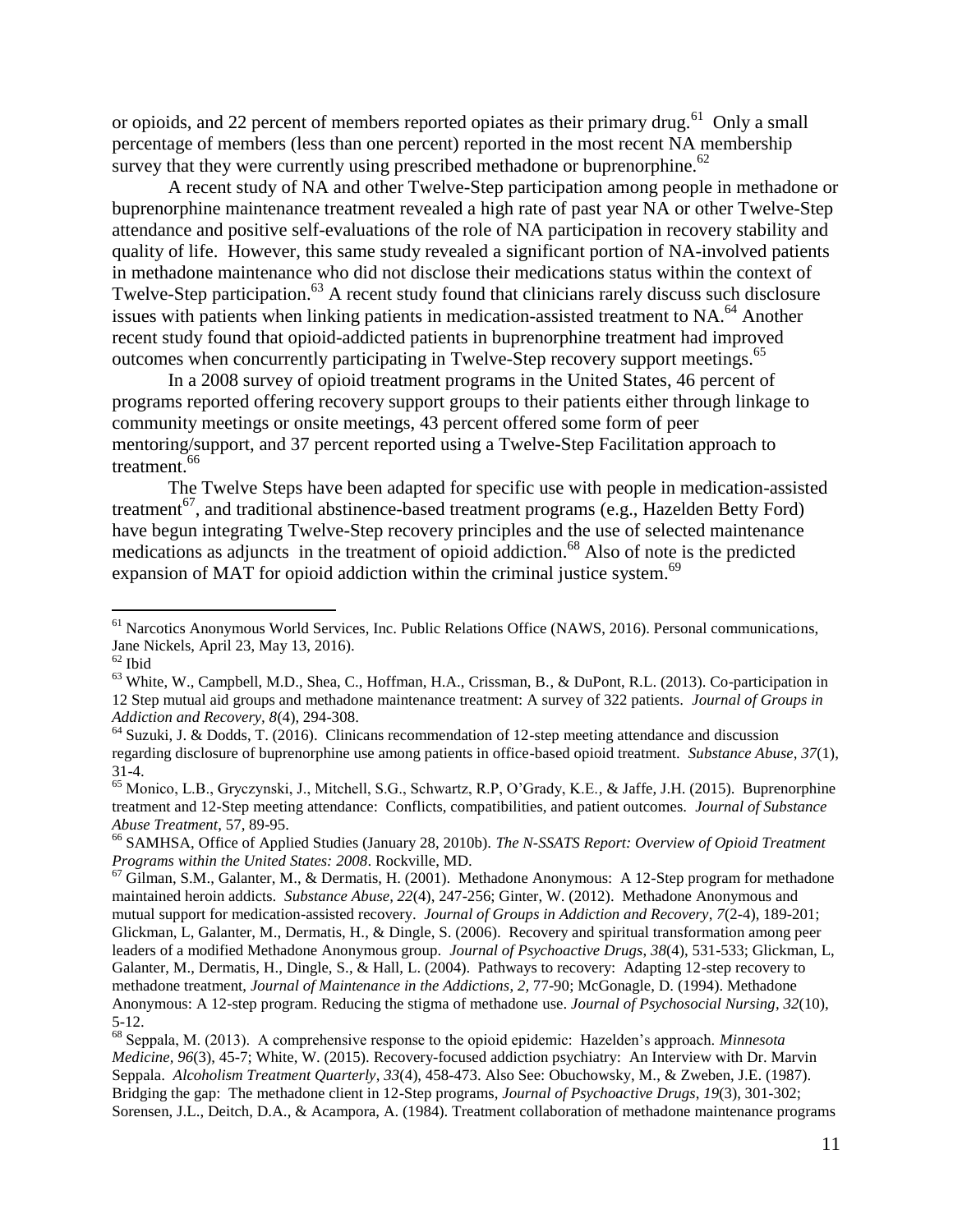The issue of recovery support for people in MAT is a critical one given the number of affected people--estimated in 2011 at more than 230,000 patients enrolled in methadone maintenance and more than 800,000 patients receiving prescriptions for buprenorphine.<sup>70</sup> Equally critical is the fact that the vast majority of people who begin treatment with methadone, buprenorphine, or naltrexone do not remain on these medications for prolonged periods of time.<sup>71</sup> A major problem with  $\overline{MAT}$  is disengagement from MAT prior to recovery stabilization. In 2011, there were more than 75,000 discharges from Opioid Treatment Programs in the U.S., with average treatment duration of 133 days. Only 12 percent of those discharged completed treatment as planned, and 80 percent reported no mutual aid involvement in the month prior to discharge.<sup>72</sup> The recurrence of opioid addiction is high under such circumstances.<sup>73</sup> Referral to NA or alternative mutual aid resources is highly indicated as a source of enhanced recovery stability during medication maintenance and a source of sustained recovery support during and following tapering of medication maintenance. $74$ 

The key to mutual aid engagement and sustained affiliation, whether we are talking about women, youth, people of color, people with co-occurring disorders, or people in MAT, is the chemistry of mutual identification. Mutual identification involves each newcomer experiencing both a level of attraction that leads to one's choosing affiliation and a sense that one has been chosen by the group for inclusion, e.g., a sense of belonging and coming home.<sup>75</sup> Crucial to achieving recovery from opioid addiction is a sense of such connection with the larger mainstream community or finding the social space where a recovery process can be incubated to

 $\overline{a}$ 

<sup>70</sup> White, W., Parrino, M., & Ginter, W. (2011). A dialogue on the psychopharmacology in behavioral healthcare: The acceptance of medication-assisted treatment in addictions. Commissioned briefing paper for SAMHSA's A Dialogue on Psychopharmacology in Behavioral Healthcare conference, October 11-12, 2011. Accessed April 19, 2016 at [http://www.williamwhitepapers.com/pr/2011%20SAMHSA%20Acceptance%20of%20Medication](http://www.williamwhitepapers.com/pr/2011%20SAMHSA%20Acceptance%20of%20Medication-assisted%20Treatment.pdf)[assisted%20Treatment.pdf.](http://www.williamwhitepapers.com/pr/2011%20SAMHSA%20Acceptance%20of%20Medication-assisted%20Treatment.pdf)

 $^{71}$  Deck, D., & Carlson, M.J. (2005). Retention in publicly funded methadone maintenance treatment in two Western states. *Journal of Behavioral Health Services & Research*, *32*(1), 43-60; Gryczynski, J., Mitchell, S.G., Jaffe, J.H., Kelly, J.H., Myers, C.P., O'Grady, K.E., Olsen, Y.K., & Schwartz, R.P. (2013). Retention in methadone and buprenorphine treatment among African Americans, *Journal of Substance Abuse Treatment*, *45*(3), 287-92. <sup>72</sup> SAMHSA, (2014). Substance Abuse and Mental Health Services Administration, Treatment Episode Data Set (TEDS): 2011. *Discharges from Substance Abuse Treatment Services. BHSIS Series S-70, HHS Publication No. (SMA) 14-4846.* Rockville, MD: Substance Abuse and Mental Health Services Administration, pp. 49-50.

and therapeutic communities. *American Journal on Drug and Alcohol Abuse*, *19*(3), 347-359; Sorensen, J.L., Deitch, D.A. & Acampora, A. (1984). From maintenance to abstinence in a therapeutic community: Preliminary results. *Journal of Psychoactive Drugs*, *16*(1), 73-77; Zweben, J.E., Aly, T., Martin, J., Wengrofsky, S., Bacci, J., & Meddaugh, R. (1999). Making residential treatment available to methadone clients. *Journal of Substance Abuse Treatment, 17*(3), 249-56.

<sup>69</sup> Ludwig, A.S., & Peters, R.H. (2014). Medication-assisted treatment for opioid use disorders in correctional settings: An ethics review. *International Journal of Drug Policy*, *25*(6), 1041-6.

 $^{73}$  Fiellin, D. A., Schottenfeld, R. S., Cutter, C. J., Moore, B. A., Barry, D. T., & O'Connor, P. G. (2014). Primary care-based buprenorphine taper vs maintenance therapy for prescription opioid dependence: A randomized clinical trial. *JAMA Internal Medicine, 174*(12), 1947–1954; Magura, S., & Rosenblum, A. (2001). Leaving methadone treatment: Lessons learned, lessons forgotten, lessons ignored. *Mount Sinai Journal of Med*i*cine, 68*, 62-74. <sup>74</sup> White, W. L., & Torres, L. (2010). *Recovery-oriented methadone maintenance*. Chicago, IL: Great Lakes

Addiction Technology Transfer Center, Philadelphia Department of Behavioral Health and Mental Retardation Services and Northeast Addiction Technology Transfer Center.

<sup>75</sup> Kurtz, E. (1996). Spirituality and recovery: The historical journey. *Blue Book* (National Clergy Conference on Alcoholism), 47, 5-29; Labbe, A.K., Slaymaker, V., & Kelly, J.F. (2014). Toward enhancing twelve-step facilitation among young people: A systematic qualitative investigation of young adults' 12-step experiences. *Substance Abuse*, 35(4), 399-407.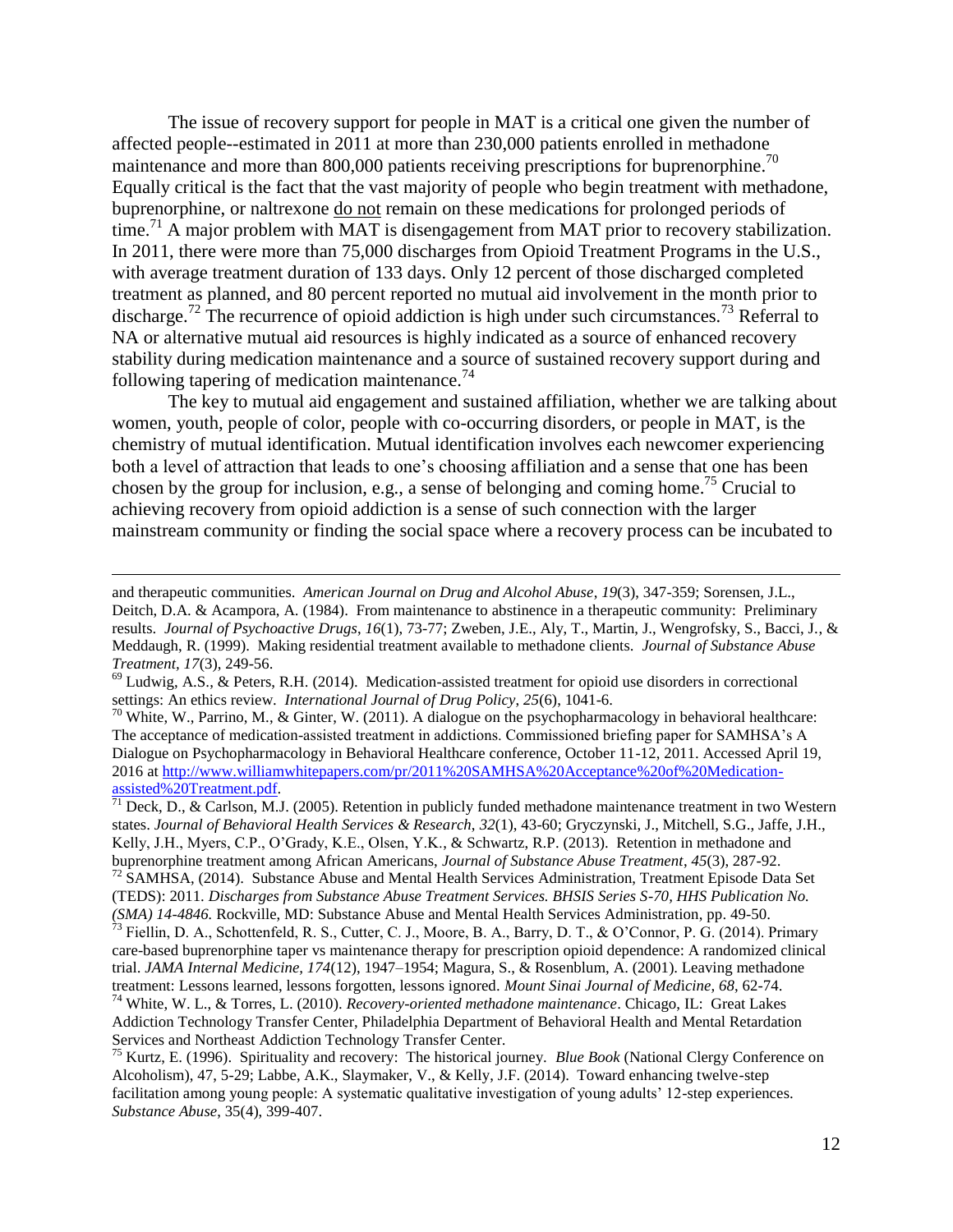maturity—within NA, another mutual aid setting, a treatment milieu, or within one's own family and social network. Key processes within NA-based recovery include a reconstruction of personal identity and reconstruction of one's social relationships—both of which flow from mutual attraction, mutual identification, and reciprocal person-community connection.<sup>76</sup>

Attitudes toward maintenance medications vary among NA groups.<sup>77</sup> Addiction professionals can attend open NA meetings and discuss this issue with medication-assisted treatment (MAT) providers and patients to identify NA meetings that are more medicationfriendly and to identify local mutual aid alternatives where such alternatives are needed for people in medication-assisted recovery.<sup>78</sup>

**Misconception 8**: *People with a co-occurring psychiatric illness should not be referred to NA because they will be encouraged to cease using their medications.* Drug use disorders, and opioid use disorders in particular, often present with a co-occurring psychiatric illness.<sup>79</sup> In a 2014 study, Bergman and colleagues concluded that young adult patients with co-occurring substance use and psychiatric disorders "participate and benefit as much as SUD-only patients, and may benefit more from high levels of active involvement, particularly having a Twelve-step sponsor."<sup>80</sup> In studies of Twelve-Step participation among people with co-occurring disorders that employed multiple points of evaluation, the most common finding is that Twelve-Step participation at each point of evaluation predicts abstinence at the following point of evaluation.<sup>81</sup> The one counter-finding in these studies is that, compared to other psychiatric diagnoses, people with a diagnosis of schizophrenia or schizoaffective disorder have lower AA

<sup>&</sup>lt;sup>76</sup> Davey-Rothwell, M.A., Kuramoto, S.J., & Latkin, C.A. (2008). Social networks, norms, and 12-Step group participation. *American Journal of Drug and Alcohol Abuse, 34*(2), 185-93.

<sup>77</sup> Narcotics Anonymous World Services, Inc. (NAWS, 2016, PR Pamphlet Draft). *Narcotics Anonymous and persons receiving medication assisted treatment*. Chatsworth, CA: Narcotics Anonymous World Services, Inc. <sup>78</sup> White, W. L. (2011). *Narcotics Anonymous and the pharmacotherapeutic treatment of opioid addiction*.

Chicago, IL: Great Lakes Addiction Technology Transfer Center and Philadelphia Department of Behavioral Health and Intellectual disability Services.

 $79$  Seal, K.H., Shi, Y., Cohen, G., et al. (2012). Association of mental health disorders with prescription opioids and high-risk opioid use in veterans of Iraq and Afghanistan. *Journal of the American Medical Association*, *307*(9), 940- 947; Grant, B.F., Stinson, F.S., Dawson, D.A., Chou, P., Ruan, J., & Pickering, R.P. (2004). Co-occurrence of 12 month alcohol and drug use disorders and personality disorders in the United States: Results from the National Epidemiologic Survey on Alcohol and Related Conditions. *Archives of General Psychiatry, 61*(4), 361-368; Regier, D.A., Farmer, M.E., Rae, D.S., Locke, B.Z., Keith, S.J., Judd, L.L., & Goodwin, F.K. (1990). Comorbidity of mental disorders with alcohol and other drug abuse: Results from the Epidemiologic Catchment Area (ECA) Study. *Journal of the American Medical Association*, *264*(19), 2511-2518.

<sup>&</sup>lt;sup>80</sup> Bergman, B.G., Greene, M.C., Hoeppner, B.B., Slaymaker, V., & Kelly, J. (2014). Psychiatric comorbidity and 12-step participation: A longitudinal investigation of treated young adults. *Alcoholism: Clinical and Experimental Research, 38*(2), 501-510, quotation from page 510. For similar findings, see: Green, C.A., Yarborough, M.T., Polen, M.R., Janoff, S.L., & Yarborough, B.J. (2015). Dual recovery among people with serious mental illness and substance problems: A qualitative analysis. *Journal of Dual Diagnosis*, *11*(1), 33-41; Laudet, A. B., Magura, S., Vogel, H. S., & Knight, E. L. (2003). Participation in 12-step-based fellowships among dually-diagnosed persons. *Alcoholism Treatment Quarterly*, *21*(2), 19-39; Timko, C., Cronkite, R.C., McKellar, J., Zemore, S. & Moos, R. (2013). Dually diagnosed patients' benefits of mutual-help groups and the role of social anxiety. *Journal of Substance Abuse Treatment*, 44(2), 216-23.

<sup>&</sup>lt;sup>81</sup> Bogenschutz, M. P., Rice, S. L., Tonigan, J. S., Vogel, H. S., Nowinski, J., Hume, D., & Arenella, P. B. (2014). 12-step facilitation for the dually diagnosed: a randomized clinical trial. *Journal of Substance Abuse Treatment*, *46*(4), 403-411.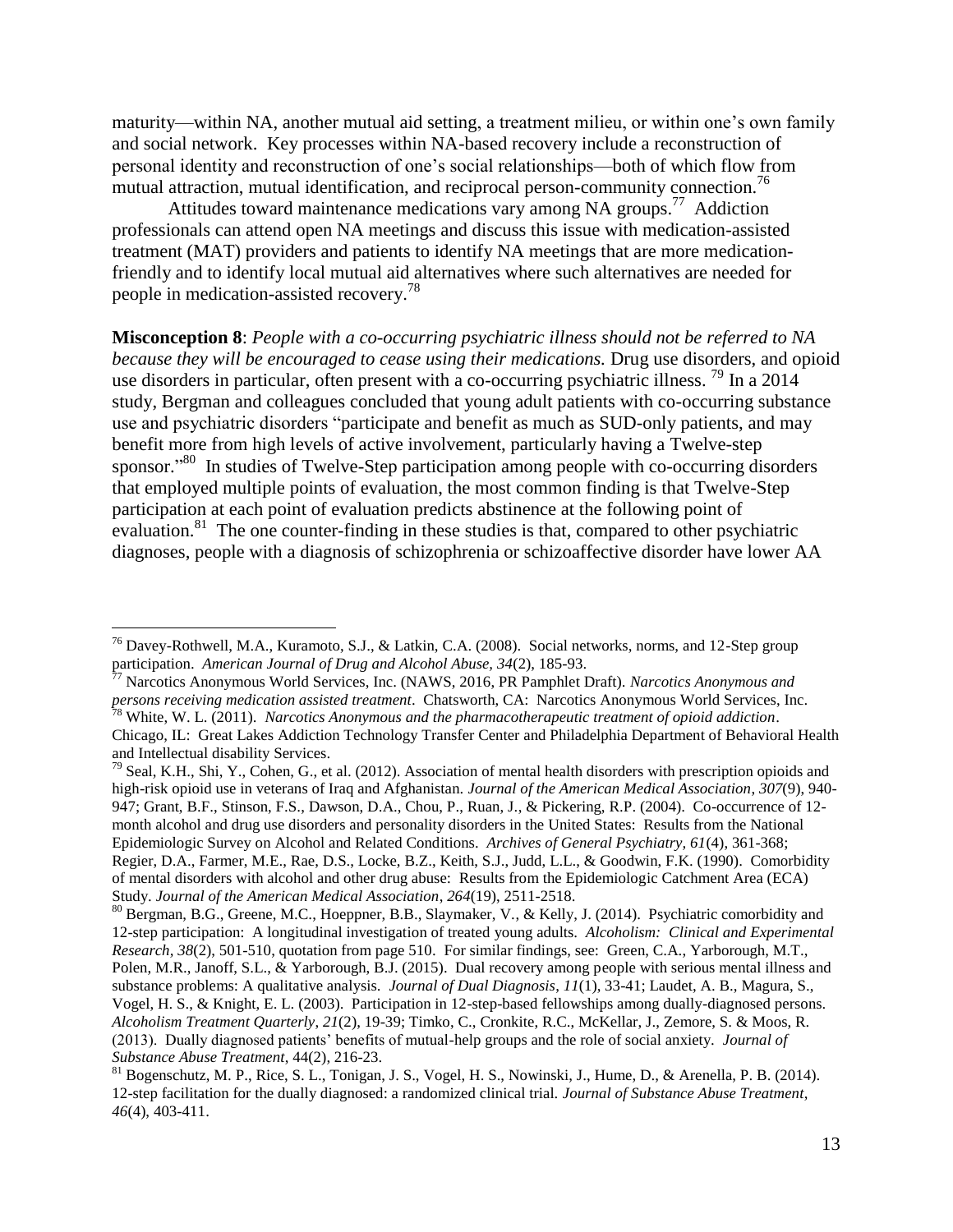and NA participation rates and may require special supports to enhance Twelve-Step engagement and retention.<sup>82</sup>

Magura and colleagues found that participation in a Twelve-Step program for people with co-occurring psychiatric and substance use disorders (i.e., Double Trouble in Recovery) improved medication adherence. $83$  While there have yet to be formal studies on NA members' attitudes about psychiatric medications comparable to those conducted on  $AA^{84}$ , NA's official position on the use of psychiatric medications is clear: "Some members recover in NA with mental illness that requires medication. Just as we wouldn't suggest that an insulin-dependent diabetic addict stop taking their insulin, we don't tell mentally ill addicts to stop taking their prescribed medication. We leave medical issues up to doctors."<sup>85</sup> In a recent survey of 22,803 NA members, 22 percent reported current use of a prescribed medication for a mental health condition. 86

In our research and clinical activities over the collective span of more than four decades, we have witnessed significant shifts in NA attitudes toward psychotropic medications. There have been quite legitimate concerns that symptoms common to early recovery were being pathologized into self-contained illnesses and suppressed with blunt instrument medications that actually inhibited or slowed the recovery process. Such concerns have decreased as psychiatric training and psychiatric medications have improved and as NA experience has grown related to its members effectively managing concurrent psychiatric disorders.

**Misconception 9**: *People should not be encouraged to attend NA unless they have a pre-existing religious orientation that would make a Twelve-Step program acceptable to them.* NA's Basic Text includes the recovery story of an atheist in NA, and it outlines NA's stance on religion and spirituality.

"At some point, we realized that we needed the help of some Power greater than our addiction. Our understanding of a Higher Power is up to us. No one is going to decide for us. We can call it the group, the program, or we can call it God. The only suggested guidelines are that this Power be loving, caring and greater than ourselves. We don't have to be religious to accept this idea." $8^{7}$ 

 $82$  Jordan, L. C., Davidson, W. S., Herman, S. E., & BootsMiller, B. J. (2002). Involvement in 12-step programs among persons with dual diagnoses. *Psychiatric Services, 53*(7), 894–896.

<sup>&</sup>lt;sup>83</sup> Magura, S., Laudet, A.B., Mahmood, D., Rosenblum, A., & Knight, E. (2002). Adherence to medication regimens and participation in dual-focus self-help groups. *Psychiatric Services, 53*(3), 310-316.

<sup>&</sup>lt;sup>84</sup> Meissen, G., Powell, T.J., Wituk, S.A., Girrens, K., & Arteaga, S. (1999). Attitudes of AA contact persons toward group participation by persons with a mental illness. *Psychiatric Services, 50*(8), 1079–81; Rychtarik, R. G.,

Connors, G. J., Demen, K. H., & Stasiewicz, P. R. (2000). Alcoholics Anonymous and the use of medications to prevent relapse: An anonymous survey of member attitudes. *Journal of Studies on Alcohol, 61*(1), 134-138;

Tonigan, J. S., & Kelly, J. F. (2004). Beliefs about AA and the use of medications: A comparison of three groups of AA-exposed alcohol dependent persons. *Alcoholism Treatment Quarterly, 22*(2), 67-78.

<sup>85</sup> Narcotics Anonymous World Services, Inc. (2010). *In times of illness*. Van Nuys, CA. Narcotics Anonymous World Services, Inc., p. 20.

<sup>&</sup>lt;sup>86</sup> Narcotics Anonymous World Services, Inc. Public Relations Office (NAWS, 2016). Personal communications, Jane Nickels, April 23, May 13, 2016).

<sup>87</sup> Narcotics Anonymous World Services, Inc. (NAWS, 2008c). *Narcotics Anonymous (6th ed.).* Chatsworth, CA: Narcotics Anonymous World Services, Inc., p. 24.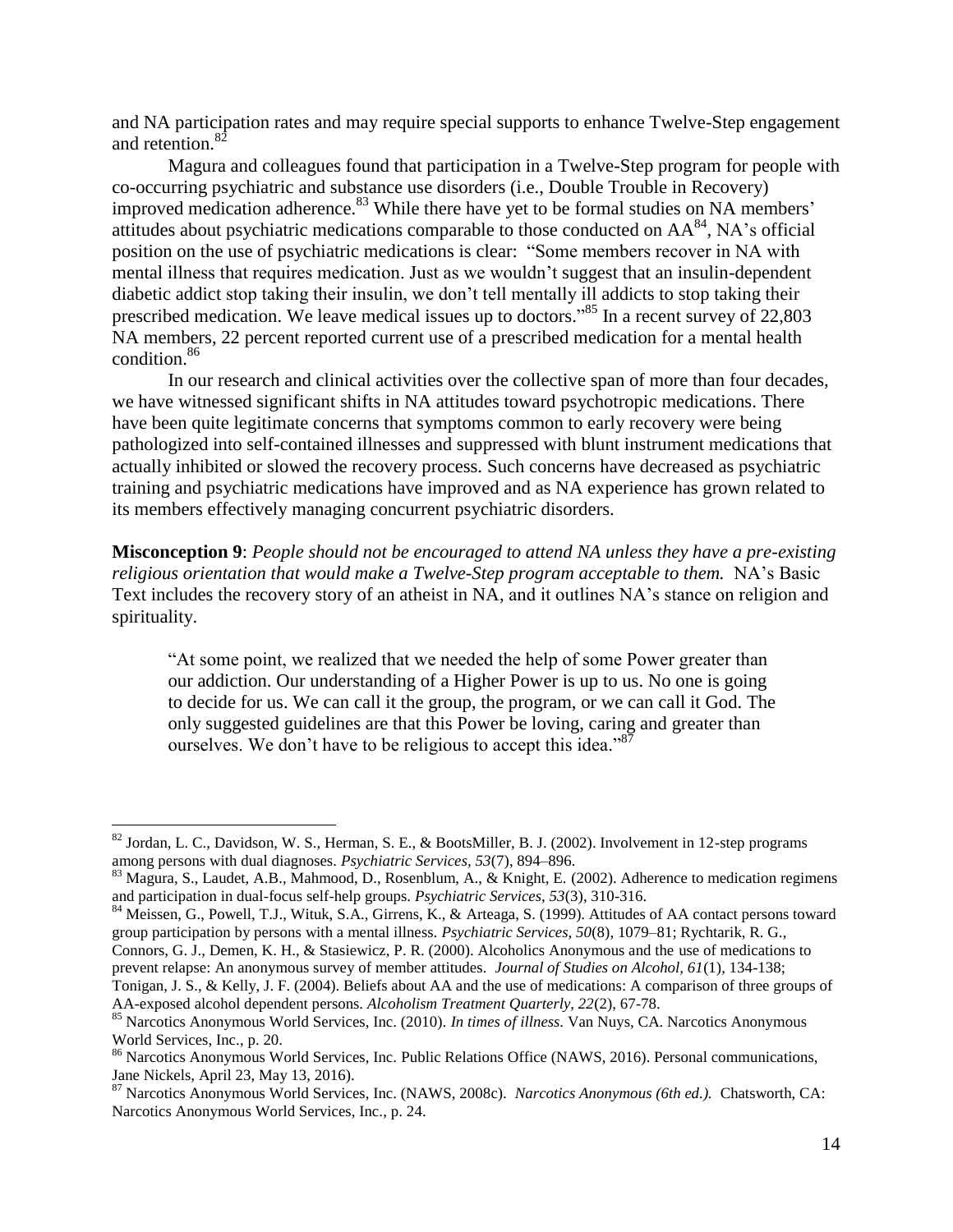The degree to which NA's perceived religious/spiritual orientation inhibits attraction to NA or contributes to NA drop-out is unclear. Some studies report that past religious involvement is a predictor of Twelve-Step group engagement<sup>88</sup>, while others have found that people with less religious orientation who participate in Twelve-Step groups experience benefits similar to those with greater religious orientation<sup>89</sup>.

More than half (65 percent) of NA members describe themselves as "spiritual but not religious," only 25 percent of NA members report monthly church attendance, and 4 percent describe themselves as neither spiritual nor religious<sup>90</sup>. Also of note is the growth of NA in more secular (e.g., the UK) and non-Christian (e.g., Iran) countries, the acceptability of and positive responses to NA and other Twelve-Step programs among persons being treated for drug dependence in those countries, and the enhanced five-year post treatment recovery outcomes among those participating in NA in those countries $^{91}$ .

While spirituality is unquestionably a component of NA-based recovery<sup>92</sup>, other mechanisms of change operating within the NA program are congruent with secular approaches to addiction treatment and recovery support<sup>93</sup>). There is a growing secular wing within Twelve-Step programs (e.g., AA Agnostica, NA meetings for agnostics) and increased evidence of a shared spirituality across secular, spiritual, and religious frameworks of recovery. This shared foundation of experience is reflected in the prepositions *within* (discovery of inner strengths), *between* (mutual identification), *beyond* (higher purpose and meaning) and in six shared dimensions of the recovery experience: release (freedom from addiction), gratitude, humility, tolerance, forgiveness, and being-at-home (connection to community) $94$ . The degree to which such secularization has and will affect NA has not been investigated. There is also a growing network of secular recovery mutual aid organizations in the U.S. (e.g., Women for Sobriety, Secular Organizations for Sobriety, SMART Recovery, Lifering Secular Recovery), but the

 $88$  Kelly, J. F., & Moos, R. (2003). Dropout from 12-step self-help groups: Prevalence, predictors, and counteracting treatment influences. *Journal of Substance Abuse Treatment*, 24(3), 241-250; Kelly, J.F., Pagano, M.E., Stout, R.L., & Johnson, S.M. (2011). Influence of religiosity on 12-Step participation and treatment response among substancedependence adolescents. *Journal of Studies on Alcohol and Drugs*, *72*, 1000-1011.

<sup>&</sup>lt;sup>89</sup> Brown, B.S., O'Grady, K.E., Farrell, E., Flechner, I.S., & Nurco, D.N. (2001). Factors associated with the frequency of 12-Step attendance by drug abuse clients. *American Journal of Drug and Alcohol Abuse*, 271, 147-60; Christo, G., & Franey, C. (1995). Drug users' spiritual beliefs, locus of control and the disease concept in relation to Narcotics Anonymous attendance and six-month outcomes. *Drug and Alcohol Dependence*, 38(1), 51-56; Winzelberg, A., & Humphreys, K. (1999). Should patients' religiosity influence clinicians' referral to 12-Step selfhelp groups? Evidence from a study of 3,018 male substance abuse patients. *Journal of Consulting & Clinical Psychology*, 67(5), 790-794.

 $90$  Galanter, M., Dermatis, H., Post, S., & Sampson, C. (2013). Spirituality-based recovery from drug addiction in the Twelve-Step fellowship of Narcotics Anonymous. *Journal of Addiction Medicine*, 7(3), 189-195.

<sup>&</sup>lt;sup>91</sup> Best, D. W., Harris, J. C., Gossop, M., Manning, V. C., Man, L. H., Marshall, J., & Strang, J. (2001). Are the Twelve Steps more acceptable to drug users than to drinkers? A comparison of experiences of and attitudes to Alcoholics Anonymous (AA) and Narcotics Anonymous (NA) among 200 substance misusers attending inpatient detoxification. *European Addiction Research*, 7(2), 69-77; Gossop, M., Stewart, D., & Marsden, J. (2008). Attendance at Narcotics Anonymous and Alcoholics Anonymous meetings, frequency of attendance and substance use outcomes after residential treatment for drug dependence: A 5-year follow-up study. *Addiction*, 103(1), 119-125.  $92$  Galanter, M., Dermatis, H., Post, S., & Sampson, C. (2013). Spirituality-based recovery from drug addiction in the Twelve-Step fellowship of Narcotics Anonymous. Journal of Addiction Medicine, 7(3), 189-195; Zemore, S.E., (2007). A role for spiritual change in the benefits of 12-Step involvement. *Alcoholism: Clinical & Experimental Research*, 31(10), Supplemental, 76s-79s.

<sup>93</sup> Moos, R. H. (2007). Theory-based processes that promote the remission of substance use disorders. *Clinical Psychology Review*, 27(5), 537-551.

<sup>94</sup> Kurtz, E., & White, W. (2015). Recovery spirituality. *Religions*, 6(1), 58-81.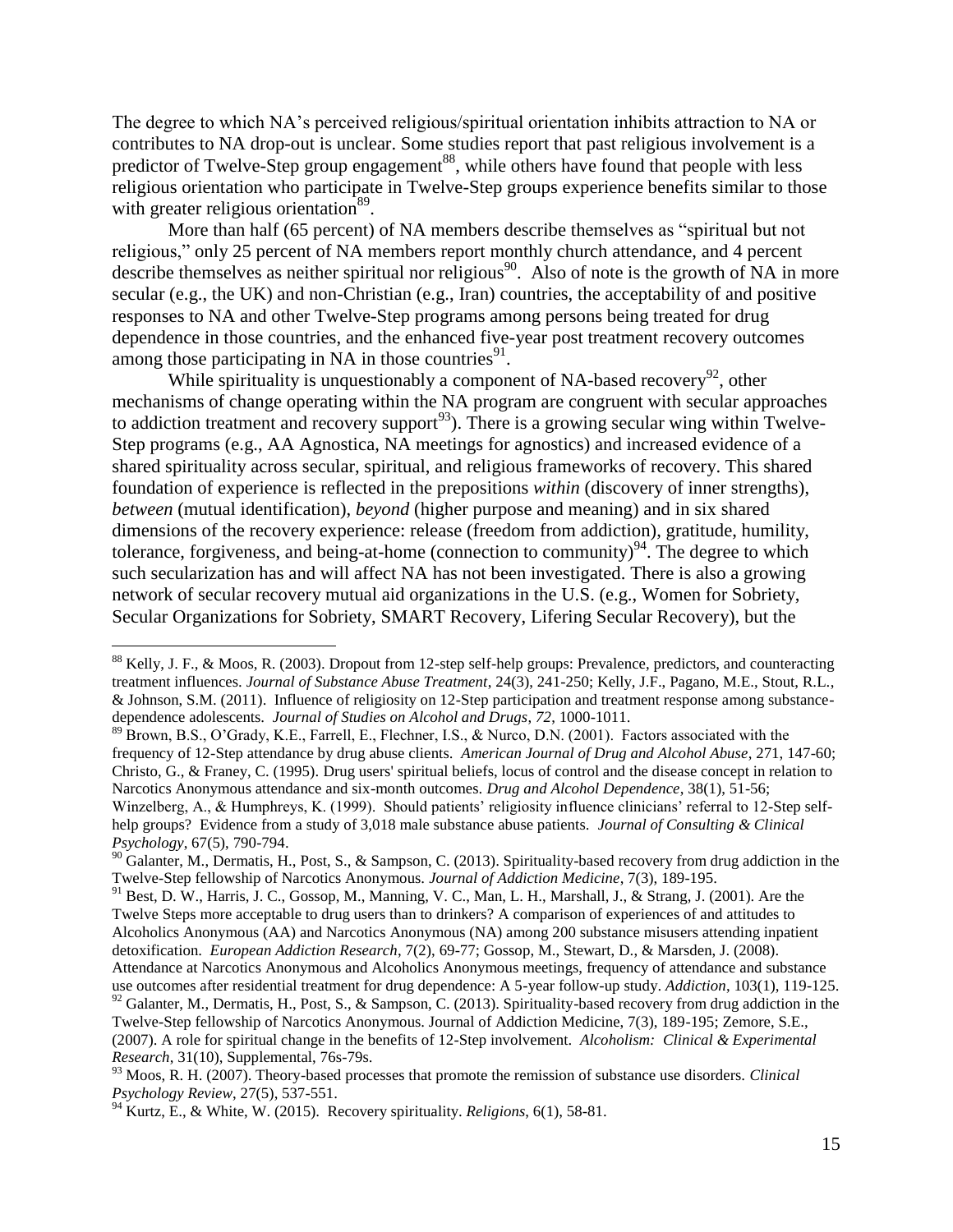extent to which these organizations are or could be a resource for individuals seeking recovery from opioid addiction has not been investigated.

**Misconception 10**: *NA (Twelve-Step) involvement is another form of dependency (one addiction for another) that personally and politically disempowers its members, compromises quality of life, and perpetuates social isolation within a drug-oriented social network*.

Some individuals entering NA leave behind lives completely dominated by addiction, including prolonged enmeshment in cultures of addiction. It is not unusual for such individuals for a time to become deeply enmeshed in NA as an alternative culture (White, 1996). Some of these individuals remain enmeshed in an NA-dominated lifestyle in ways that casual observers might cast as "addicted to NA," but it is our collective observation from decades of professional observation that most NA members maintain mutually supportive NA relationships while progressively integrating into the larger life of the community. Studies of the effects of NA participation on community participation and community service have concluded that the majority of NA members initiate wider community involvement and service after their involvement in NA, and also note that such involvement came at the encouragement of NA sponsors and other NA members.<sup>95</sup> Such community involvement can be a key element in forging a pro-social identity in recovery and creating more positive community attitudes towards people in addiction recovery.<sup>96</sup> The finding that NA involvement enhances community involvement suggests an opposite effect from what has been alleged. Even when continued enmeshment in NA is required for recovery stability, most would consider this a far better alternative than being drawn back to the social world of active addiction and its eventual consequences on health, social functioning, and mortality.

Most NA meetings are more focused on recovery-based coping than a detailed recounting of drug use tales that might serve as triggers for drug-craving and drug-seeking (such "drugalogs" are discouraged within NA). As a whole, NA meetings are more focused on how one lives without drugs than the details of how one lived with them<sup>97</sup>, as is emphasized in *Living Clean*--NA's guide for living in recovery. 98

People treated for drug dependence who participate in weekly NA following treatment are more likely to achieve sustained abstinence than those who do not participate in NA.<sup>99</sup> Research to date suggests that participation in NA enhances quality of life in a number of key

<sup>95</sup> Kurtz, L. F., & Fisher, M. (2003a). Participation in community life by AA and NA members. *Contemporary Drug Problems, 30*(4), 875-904; Kurtz, L.F., & Fisher, M. (2003b). Twelve-Step recovery and community service. *Health & Social Work, 28*(2), 137-145.

<sup>96</sup> Best, D. (2016). An unlikely hero? Challenging stigma through community engagement. *Drugs and Alcohol Today, 16*(1), 106-116.

 $97$  Withers, R. (2014). Six myths about Narcotics Anonymous you probably believe. Accessed April 11, 2016 at [\(http://blog.com.blog/6-myths-about-narcotics-anonymous-you-probably-believe\)](http://blog.com.blog/6-myths-about-narcotics-anonymous-you-probably-believe)

<sup>98</sup> Narcotics Anonymous World Services, Inc. (2012). *Living clean: The journey continues*. Van Nuys, CA. Narcotics Anonymous World Services, Inc.

 $99$  Christo, G., & Franey, C. (1995). Drug users' spiritual beliefs, locus of control and the disease concept in relation to Narcotics Anonymous attendance and six-month outcomes. *Drug and Alcohol Dependence, 38*(1), 51-56; Galanter, M., Dermatis, H., Post, S., & Santucci, C. (2013). Abstinence from drugs of abuse in community-based members of Narcotics Anonymous. *Journal of Studies on Alcohol and Drugs*, *74*, 349-352; Gossop, M., Stewart, D., & Marsden, J. (2008). Attendance at Narcotics Anonymous and Alcoholics Anonymous meetings, frequency of attendance and substance use outcomes after residential treatment for drug dependence: A 5-year follow-up study. *Addiction, 103*(1), 119-125; Fiorentine, R. (1999). After drug treatment: Are 12-step programs effective in maintaining abstinence? *American Journal of Drug and Alcohol Abuse, 25*(1), 93-116.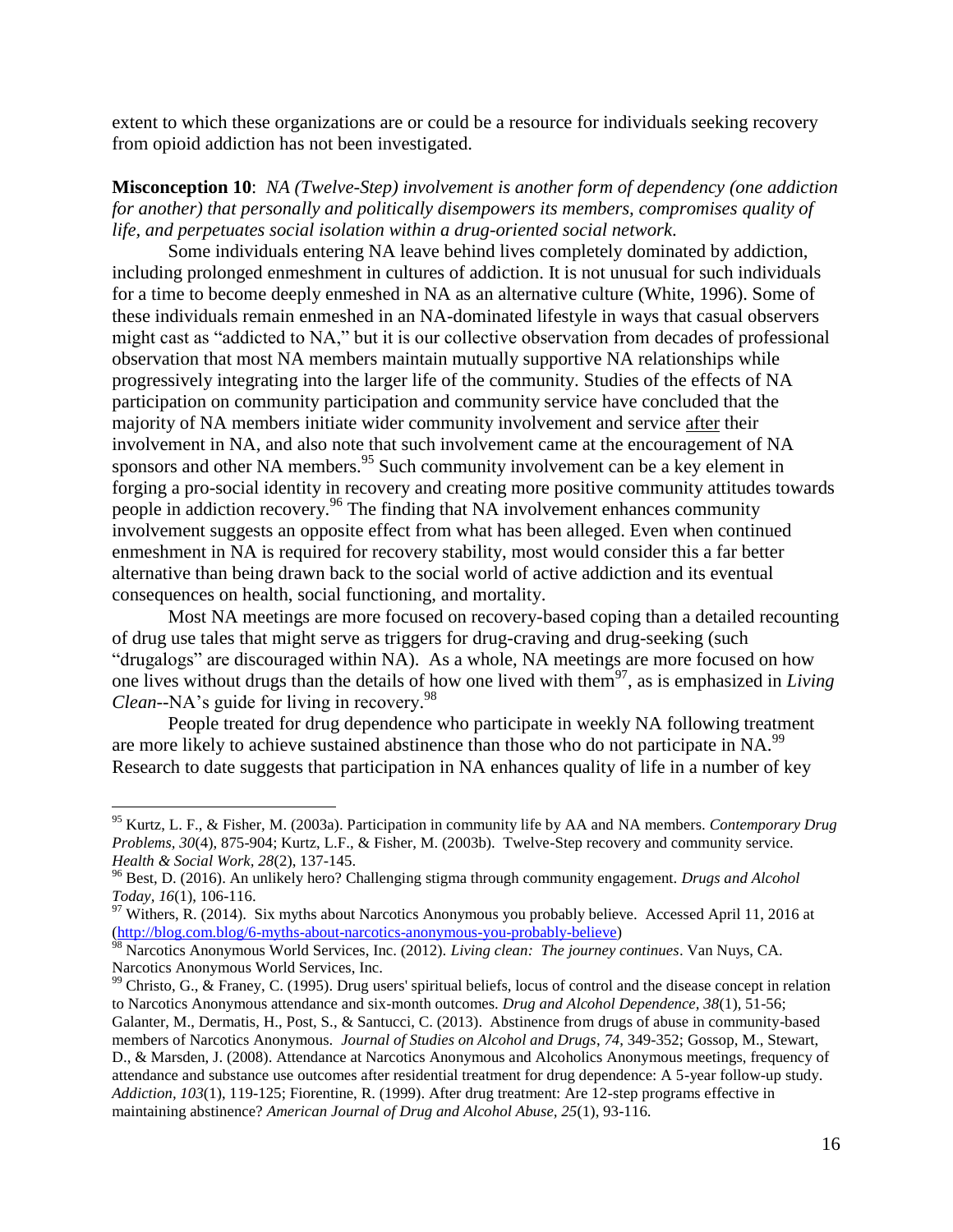areas, including reduced drug craving, reduced HIV/HCV risk, and enhancement of emotional health (decreased anxiety and depression and increased self-esteem), housing stability, stability of intimate relationships, family unification and support, social network reconstruction, connection to community, and enhanced life meaning and purpose via service to others.<sup>100</sup>

The mechanisms of change within NA include meeting attendance, mutual identification/affiliation, step work, spiritual awakening, identity reconstruction, and the therapeutic effects of helping others.<sup>101</sup> These processes of change resemble elements found within evidence-based treatments for substance use disorders, e.g., exposure to abstinence norms and role models, abstinence-specific social support, goal-setting, monitoring, contingent reinforcement, self-efficacy, acquisition of coping skill, and exposure to pleasurable drug-free activities.<sup>102</sup> Such effects experienced within NA are a function of both intensity of involvement (number of meetings and other Twelve-Step activities) and duration of recovery support activities, underscoring the fact that recovery stabilization and enhanced quality of life require both active participation and time.<sup>103</sup> These effects of NA participation have been documented for adults<sup>104</sup> and for adolescents<sup>105</sup>, and may be further amplified when combined with professional treatment.<sup>106</sup>

 $100$  Christo, G., & Sutton, S. (1994). Anxiety and self-esteem as a function of abstinence time among recovering addicts attending Narcotics Anonymous. *British Journal of Clinical Psychology, 33*, 198-200; Narcotics Anonymous World Services, Inc. (NAWS, 2013). Membership survey. Retrieved April 17, 2016 from

[https://www.na.org/admin/include/spaw2/uploads/pdf/PR/NA\\_Membership\\_Survey.pdf;](https://www.na.org/admin/include/spaw2/uploads/pdf/PR/NA_Membership_Survey.pdf) DeLucia, C., Bergman, B.G., Formoso, D., & Weinberg, L. (2015). Recovery in Narcotics Anonymous from the perspectives of long-term members. *Journal of Groups in Addiction & Recovery*, *10*(1), 3-22; Humphreys, K., Wing, S., McCarty, D., Chappel, J., Galant, L., Haberle, B.,…Weiss, R. (2004). Self-help organizations for alcohol and drug problems: Toward evidence-based practice and policy. *Journal of Substance Abuse Treatment, 26*(3), 151-158; Orwat, J., Samet, J. H., Tompkins, C. P., Cheng, D. M., Dentato, M. P., & Saitz, R. (2011). Factors associated with attendance in 12-step groups (Alcoholics Anonymous/Narcotics Anonymous) among adults with alcohol problems living with HIV/AIDS. Drug and Alcohol Dependence, *113*(2-3), 165-171; Rafalovich, A. (1999). Keep coming back - Narcotics Anonymous narrative and recovering-addict identity. *Contemporary Drug Problems, 26*, 131-157; Sibthorpe, B., Fleming, D., & Goould, J. (1994). Self-help groups: A key to HIV risk reduction for high risk drug users? *Journal of AIDS, 7*(6), 592-598.

<sup>&</sup>lt;sup>101</sup> Crape, B. L., Latkin, C. A., Laris, A. S., & Knowlton, A. R. (2002). The effects of sponsorship in 12-step treatment of injection drug users. *Drug and Alcohol Dependence, 65*(3), 291-301; Galanter, M., Dermatis, H., & Sampson, C. (2014). Narcotics Anonymous: A comparison of military veterans and non-veterans. *Journal of Addictive Diseases, 33*(3), 187-95; Rafalovich, A. (1999). Keep coming back - Narcotics Anonymous narrative and recovering-addict identity. *Contemporary Drug Problems, 26*, 131-157; Toumbourou, J., Hamilton, M., U'Ren, A., Stevens-Jones, P., & Storey, G. (2002). Narcotics Anonymous participation and changes in substance use and social support. *Journal of Substance Abuse Treatment, 23*(1), 61-66.

<sup>&</sup>lt;sup>102</sup> Moos, R. H. (2007). Theory-based processes that promote the remission of substance use disorders. *Clinical Psychology Review*, *27*(5), 537-51; Moos, R. H. (2008). Active ingredients of substance use-focused self-help groups. *Addiction, 103*, 387-396.

<sup>&</sup>lt;sup>103</sup> Gossop, M., Stewart, D., & Marsden, J. (2008). Attendance at Narcotics Anonymous and Alcoholics Anonymous meetings, frequency of attendance and substance use outcomes after residential treatment for drug dependence: A 5 year follow-up study. *Addiction, 103*(1), 119-125; Timko, C., DeBenedetti, A., & Billow, R. (2006). Intensive referral to 12-step self-help groups and 6-month substance use disorder outcomes. *Addiction, 101*, 678-688.

 $104$ Christo, G., & Franey, C. (1995). Drug users' spiritual beliefs, locus of control and the disease concept in relation to Narcotics Anonymous attendance and six-month outcomes. *Drug and Alcohol Dependence, 38*(1), 51-56; Christo, G., & Sutton, S. (1994). Anxiety and self-esteem as a function of abstinence time among recovering addicts attending Narcotics Anonymous. *British Journal of Clinical Psychology, 33*, 198-200; Gossop, M., Stewart, D., & Marsden, J. (2008). Attendance at Narcotics Anonymous and Alcoholics Anonymous meetings, frequency of attendance and substance use outcomes after residential treatment for drug dependence: A 5-year follow-up study. *Addiction, 103*(1), 119-125.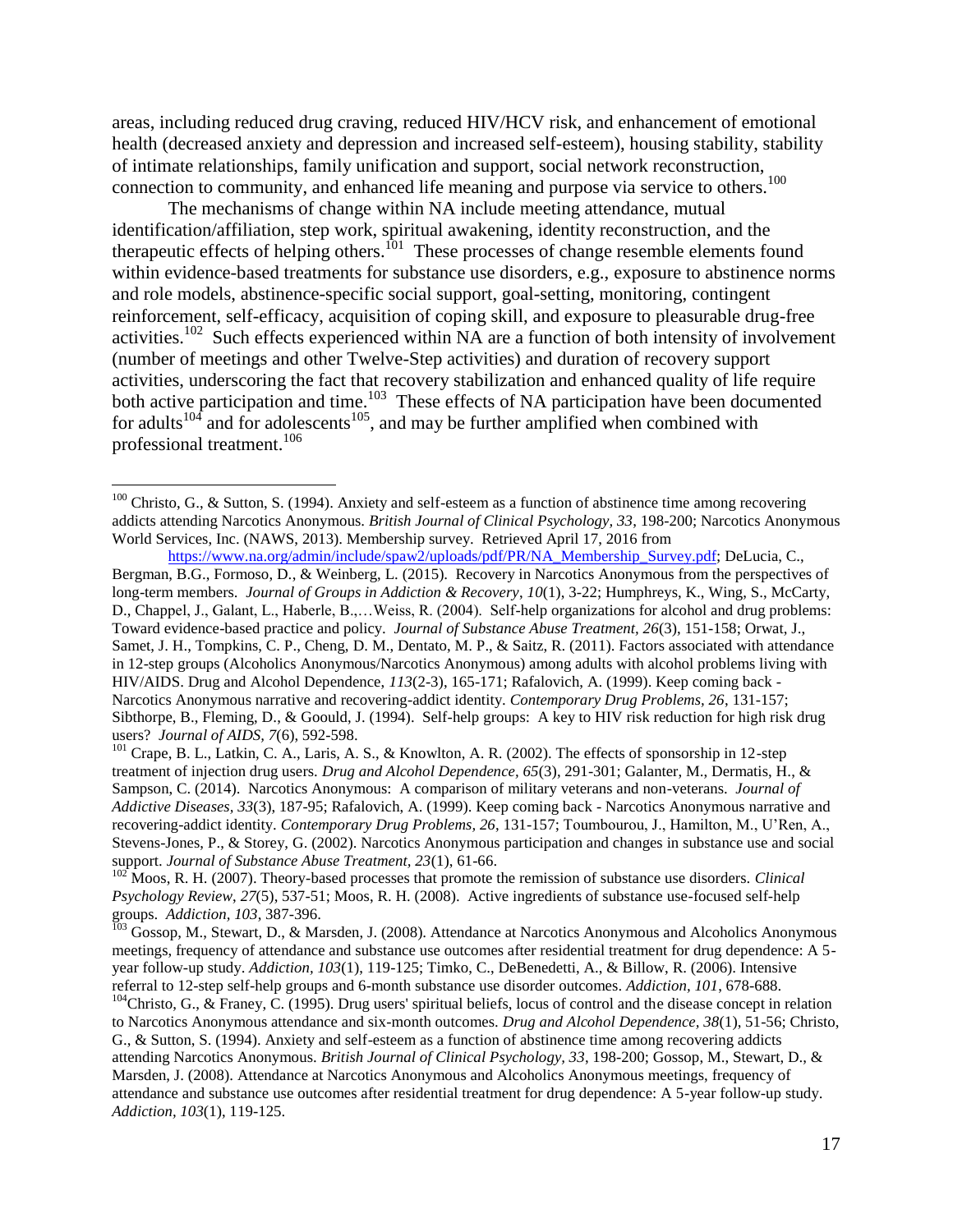**Misconception 11**: *NA does not have a role in reducing the social costs of opioid addictions nor in other social contributions.* No specific studies of the economic and social contributions of NA have been conducted, but studies of AA and Twelve-Step programs for those with co-occurring disorders have concluded that Twelve-Step participation reduces continuing care  $costs<sup>107</sup>$  and post-treatment health care costs.<sup>108</sup>

The potential reduction of social costs related to opioid addiction is substantial given NA's contribution to long-term recovery outcomes, its geographical availability, and its 24-hour accessibility at no cost to the government or private insurers. Humphreys and Moos sum up the work to-date on the potential cost-offsets from adult recovery mutual aid participation:

*Certain tasks supportive of recovery, such as encouragement, social activities, friendship, monitoring and spiritual support, can probably be accomplished by peer-based services as well as they can by health care professionals, and at greatly reduced cost. This has a 2-fold benefit: greater likelihood of long-term recovery for the addicted individual and greater targeting of scarce professional resources to those patients who require such assistance….self-help group involvement is a useful method of extending the benefits of treatment while lowering its ongoing costs.<sup>109</sup>*

Similar to adult findings, Mundt and colleagues examined the effects of Twelve-Step participation among youth following treatment for a substance use disorder within one of four Kaiser Permanente Northern California treatment programs. They found that health care costs declined in tandem with increases in Twelve-Step meeting attendance. At one-year follow-up, those adolescents who attended 10 or more Twelve-Step meetings experienced a 65 percent

 $105$ Kelly, J. F., Dow, S. J., Yeterian, J. D., & Kahler, C. W. (2010). Can 12-step group participation strengthen and extend the benefits of adolescent addiction treatment? A prospective analysis. *Drug and Alcohol Dependence*, *110*(1-2), 117-125; Kelly, J.F., & Myers, M.G. (2007). Adolescents' participation in alcoholics anonymous and narcotics anonymous: Review, implications and future directions. *Journal of Psychoactive Drugs, 39*(3), 259-269; Sussman, S. (2010). A review of Alcoholics Anonymous/ Narcotics Anonymous programs for teens. *Evaluation & the Health Professions*, *33*(1), 26-55.

<sup>106</sup> Chen, G. (2006). Social support, spiritual program, and addiction recovery. *International Journal of Offender Therapy & Comparative Criminology*, *50*(3), 306-23; Krentzman, A. R., Moore, B. C., Robinson, E. A. R., Kelly, J., Kurtz, E., Laudet, A.,…Zemore, S. (2011). How Alcoholics Anonymous and Narcotics Anonymous work: Crossdisciplinary perspectives. *Alcoholism Treatment Quarterly*, *29*(1), 75-84.

<sup>&</sup>lt;sup>107</sup> Humphreys, K., & Moos, R.H. (2007). Encouraging posttreatment self-help group involvement to reduce demand for continuing care services: Two year clinical and utilization outcomes. *Alcoholism: Clinical and Experimental Research, 31*(1), 64-68.

<sup>&</sup>lt;sup>108</sup> Humphreys, K., & Moos, R.H. (1996). Reduced substance-related health care costs among voluntary participants in Alcoholics Anonymous. *Psychiatric Services, 47*(7), 709-713; Humphreys, K. & Moos, R.H. (2001). Can encouraging substance abuse patients to participate in self-help groups reduce demand for health care: A quasiexperimental study. *Alcoholism: Clinical and Experimental Research, 255*, 711-6.

<sup>&</sup>lt;sup>109</sup> Humphreys, K. & Moos, R.H. (2007). Encouraging posttreatment self-help group involvement to reduce demand for continuing care services: Two year clinical and utilization outcomes. *Alcoholism: Clinical and Experimental Research, 31*(1), 64-68. Quotation from page 67.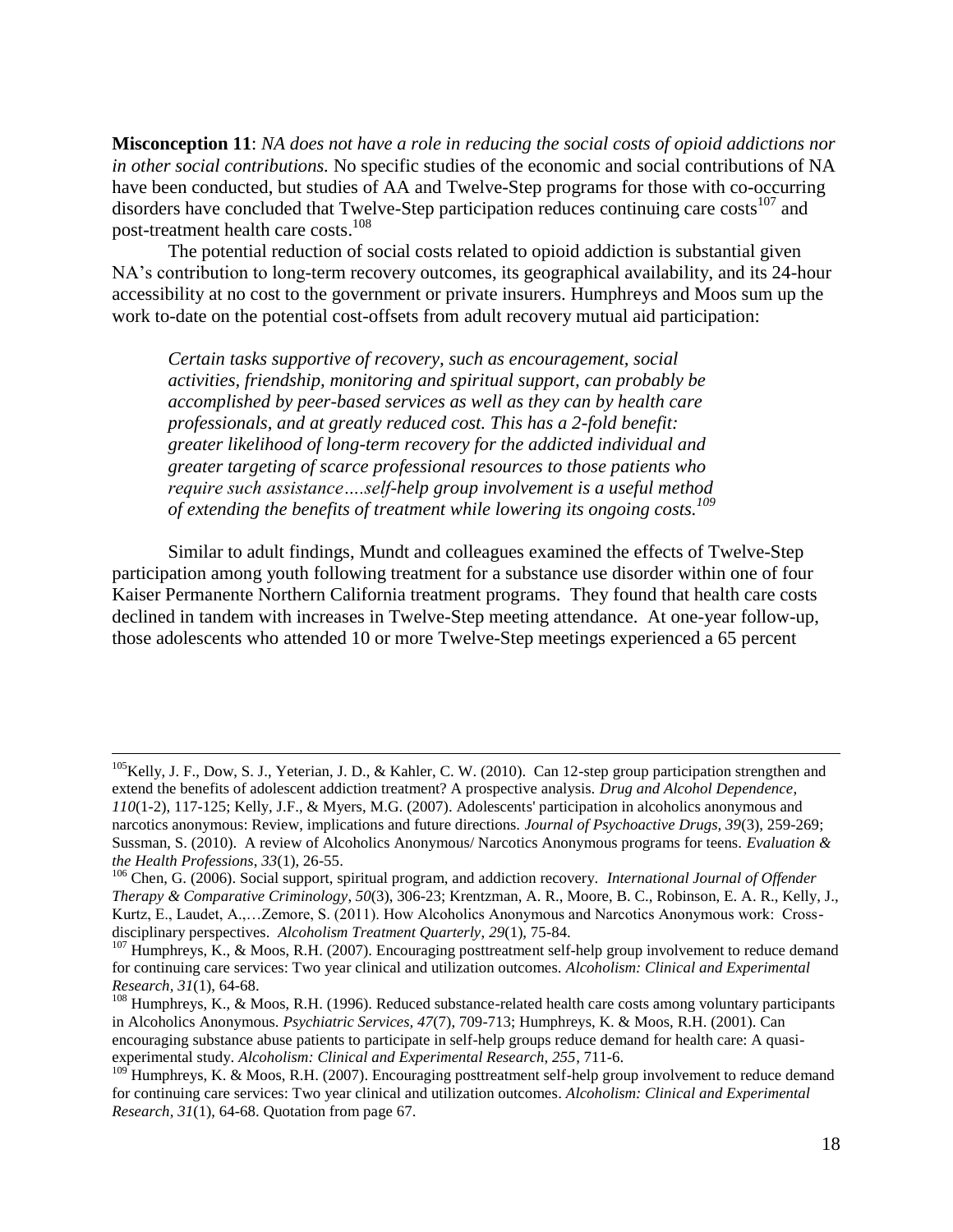reduction in health care costs—primarily related to cost reductions in inpatient hospital admissions, psychiatric visits, and further substance use treatment. $110$ 

The integration of NA and other recovery mutual aid organizations within current health reform efforts (e.g., assertive linkage to NA by primary care physicians) could play a potentially critical role in reducing the social costs of opioid addiction in the United States<sup>111</sup>, to say nothing of what NA-guided recoveries would add to local and national economies via income generation and taxes, business development, and charitable contributions.

Seen as a whole, the above misconceptions state or imply the potential for detrimental effects of NA participation. These and other related criticisms of NA can be subjected to scientific analysis within the context of future NA studies.

There is a long history of harm in the name of help within a broad spectrum of policy, treatment, and recovery support initiatives.<sup>112</sup> Recent reviews of iatrogenic (treatment-caused) effects of professionally-directed psychosocial interventions for substance use disorders note that 7-15 percent of patients experience clinical deterioration during or immediately following such interventions.<sup>113</sup> Although reports of such harm within NA, and more frequently AA, can be found in online discussions and a growing body of Twelve-Step backlash literature, the existence, nature, and prevalence of such injuries have not been reported in the scientific literature, with the exception of one adolescent study noted above on safety at AA and NA meetings. $^{114}$ 

In closing, there are limitations on all of the above-cited evidence, but these studies represent the most current and credible scientific data available on NA and the effects of NA participation on recovery outcomes. The number and methodological rigor of AA studies have  $\frac{1}{2}$  increased exponentially<sup> $115$ </sup>, and we expect the same for NA studies of the future. NA World Services is collaborating with addiction researchers to expand the number and quality of studies conducted on NA.<sup>116</sup> Such studies will help separate what we know from the standpoint of science about NA from the far more widely disseminated myths, misconceptions, and speculations.

## **Conclusions**

<sup>&</sup>lt;sup>110</sup> Mundt, M.P., Pathasarathy, S., Chi, F.W., Sterling, S., & Campbell, C.I. (2012). 12-step participation reduces medical costs among adolescents with a history of alcohol and other drug treatment. *Drug and Alcohol Dependence, 126*(1-2), 124-30.

 $111$  Kelly J. F., & Yeterian, J. (2012). Empirical awakening: The new science on mutual help and implications for cost containment under health care reform. *Substance Abuse, 33*, 85-91.

<sup>112</sup> White, W. (2014). *Slaying the dragon: The history of addiction treatment and recovery in America*. Bloomington, IL: Chestnut Health Systems; White, W.L., & Kleber, H.D. (2008). Preventing harm in the name of help: A guide for addiction professionals. *Counselor, 9*(6), 10-17. .

<sup>&</sup>lt;sup>113</sup> Moos, R. H. (2005). Iatrogenic effects of psychosocial interventions for substance use disorders: Prevalence, predictors, prevention. *Addiction, 100*(5), 595-604; Ilgen, M. A., & Moos, R. (2006). Exacerbation of psychiatric symptoms during substance use disorder treatment. *Psychiatric Services, 57*, 1758-1764.

 $1^{14}$ Kelly, J. F., Dow, S. J., Yeterian, J. D., & Kahler, C. W. (2010). Can 12-step group participation strengthen and extend the benefits of adolescent addiction treatment? A prospective analysis. *Drug and Alcohol Dependence, 110*(1-2), 117-125.

<sup>&</sup>lt;sup>115</sup> Kelly J. F., & Yeterian, J. (2012). Empirical awakening: The new science on mutual help and implications for cost containment under health care reform. *Substance Abuse, 33*, 85-91.

 $116$  Galanter, M., Dermatis, H., Post, S., & Sampson, C. (2013). Spirituality-based recovery from drug addiction in the Twelve-Step fellowship of Narcotics Anonymous. *Journal of Addiction Medicine, 7(3)*, 189-195.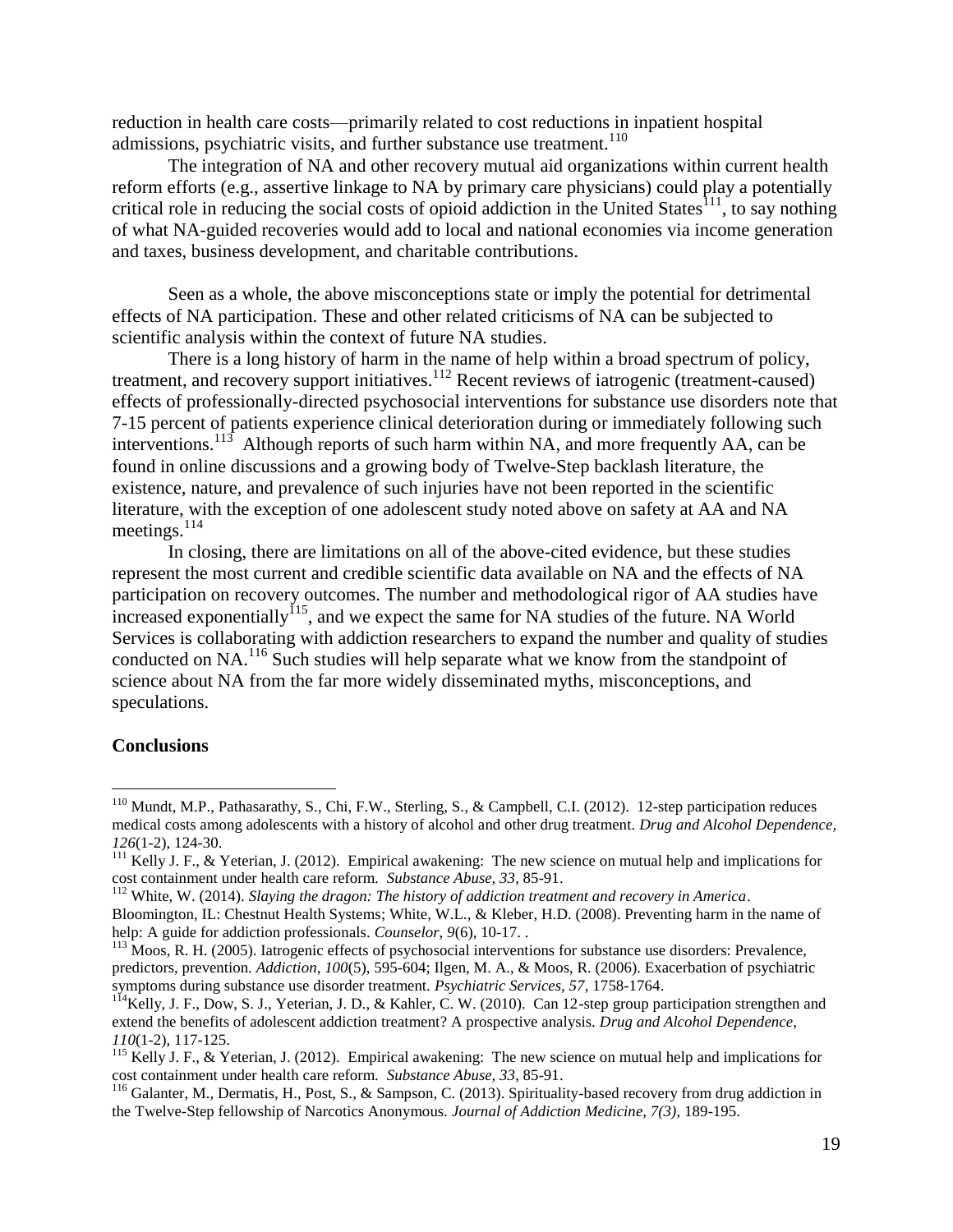Media coverage and professional discourse related to opioid-related deaths and devastation heighten awareness and fear, but all too often reveal little if any information on the lived solutions to opioid addiction as experienced within NA and other peer-based recovery support institutions. As one anonymous reviewer of this paper attested:

*Stories on addiction and recovery in the press have tended to focus on late addiction and early recovery and/or celebrities, because that's where the drama is. A focus on the lives of people in long term recovery are dramatic only by virtue of contrast with their former lives of active addiction, but just aren't as sexy as a good, recent crash and burn followed by the hopefulness of a person fresh out of treatment. These untold long-term recovery stories, however, are where the real hope lies….Telling that story is where the press could make a significant contribution toward the common good.*

We believe the reviewed misconceptions about NA contribute to the paucity of such attention. Increased coverage of people in long-term recovery from opioid addiction and the role of NA and other recovery support institutions in such achievement would help move the national conversation on opioid addiction from a focus on the problem to a focus on the lived solutions that now exist in communities across America. NA has distinguished itself for more than 60 years as an organization with the singular goal of supporting addiction recovery. It is time such contributions were more fully appreciated at public and professional levels, more research attention was conducted on NA, and NA resources were more fully integrated within public health responses to rising opioid addiction.

How might the individual, family, and community trajectory of opioid addiction be altered if every naloxone administration, every treatment admission and discharge (regardless of modality or setting), every drug-related visit to a general practitioner or health clinic, and every drug-related HIV or HCV screening were accompanied by assertive linkage to NA or other recovery mutual aid resources? We believe it is time to test that potential. Forging an assertive, long-term public health response to opioid addiction will require more than a rising sense of urgency; it will require forging partnerships with those individuals and organizations who understand the need for such urgency in its most human terms.

There is a pervasive pessimism about the long-term prospects of recovery from opioid addiction. Tens of thousands of NA members in long-term recovery from opioid addiction stand as a living refutation of such pessimism. That fact is the least told story in media and professional discussions of opioid addiction. Innumerable individuals, families, and communities will be ill-served if we neglect the role NA and other recovery mutual aid organizations can play in supporting long-term recovery from opioid addiction.

**About the Authors**: William White, M.A., is Emeritus Senior Research Consultant at Chestnut Health Systems and the author of *Slaying the Dragon: The History of Addiction Treatment and Recovery in America*. Marc Galanter, M.D., is Professor of Psychiatry at New York University School of Medicine, the former president of the American Society of Addiction Medicine, the lead author on several published NA studies, and the author of the recently-released book, *What is Alcoholics Anonymous?* Keith Humphreys, Ph.D., is a Professor in the Department of Psychiatry and Behavioral Sciences at Stanford University, a Senior Research Career Scientist at